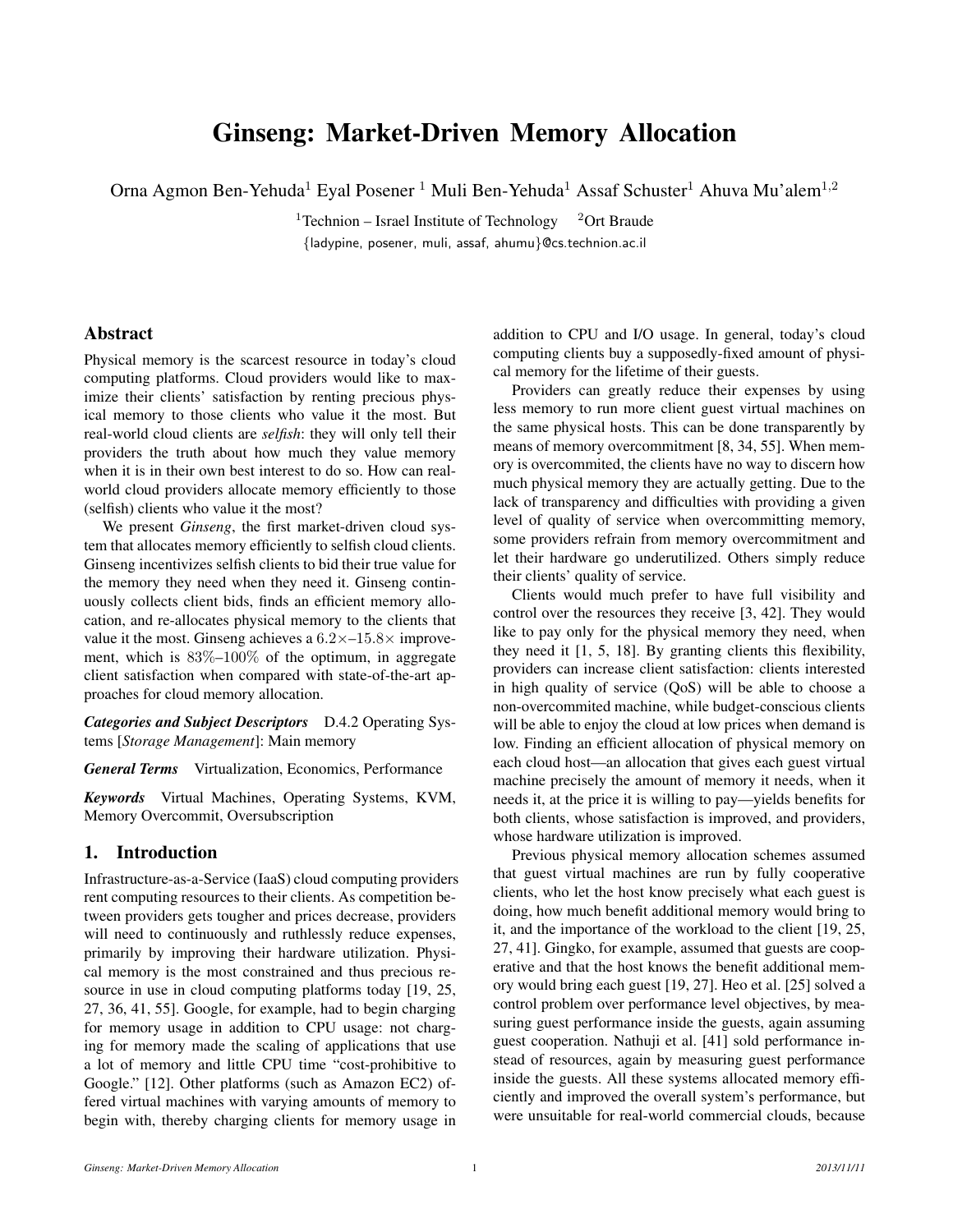the assumption that the host has full, accurate information on all aspects of guest performance is unrealistic.

As recent commercial cloud trends of price dynamicity and fine-grained resource granularity [3] indicate, real-world cloud clients act *rationally* and *selfishly*. They are *black boxes* with private information such as their performance statistics, how much memory they need at the moment, and what it is worth to them. Rational, selfish black-boxes will not share this information with their provider unless it is in their own best interest to do so.

When white-box models are applied to selfish guests, the guests have an incentive to manipulate the host into granting them more memory than their fair share. For example, if the host gives memory to those guests that will benefit more from it, each guest will say it benefits from memory more than any other guest. If the host gives memory to those guests that perform poorly with their current allocation, each guest will say it performs poorly.

The host can allocate memory on the basis of passive black-box or grey-box measurements [29, 34, 36, 55, 60, 61]. For example, Jones, Arpaci-Dusseau, and Arpaci-Dusseau [29] monitored I/O and inferred major page faults, and Zhao and Wang [61] monitored use of physical pages to balance the guests' need for physical memory. However, in such cases the guests have an incentive to bias the measurement results, e.g., by inducing unnecessary page faults or accessing unnecessary memory. Furthermore, black-box methods compare the guests only by technical qualities such as throughput and latency, which are valued differently by different guests under different circumstances.

In this work we address the cloud provider's fundamental memory allocation problem: How should it divide the physical memory on each cloud host among selfish black-box guests? A reasonable meta-approach would be to give more memory to guests who would benefit more from it. But how can the host compare the benefits of additional memory for each guest?

We make the following three contributions. Our first contribution is the Memory Progressive Second Price (MPSP) auction, a game-theoretic market-driven mechanism which induces auction participants to bid (and thus express their willingness to pay) for memory according to their true economic *valuations* (how they perceive the benefit they get from the memory, stated in monetary terms). In Ginseng, the host periodically auctions memory using the MPSP auction. Guests bid for the memory they need as they need it; the host then uses these bids to compare the benefit that different guests obtain from physical memory, and to allocate it to those guests which benefit from it the most. The host is not manipulated by guests and does not require unreliable black-box measurements.

Our second contribution is Ginseng itself, a marketdriven cloud system for allocating memory efficiently to selfish black-box virtual machines. It is the first full implementation of a single-resource Resource-as-a-Service (RaaS) cloud [3]. Ginseng is the first cloud platform to optimize overall client satisfaction for black box guests. We also build a strategic agent for the MPSP auction.

Ginseng supports static-memory applications—legacy applications that require some fixed quantity of memory and do not perform better with more memory, but is tailored for *elastic-memory applications*—applications that can improve their performance when given more memory on-the-fly over a large range of memory quantities and can return memory to the system when needed. Many applications in use today are static-memory applications, but elastic-memory applications are starting to become more common. It is easy to convert Java- or database-dependent static-memory applications to being dynamic using environments such as Salomie et al.'s database [44] or a Java runtime with balloons [19, 27, 44] or CRAMM [58]. Other examples of dynamic-memory applications include dynamic heap adjustment for garbage-collected environments [21, 26, 59], applications making use of the Linux mempressure control group [40, 63] and CloudSigma's Burst Pricing [1]. Our third and final contribution is two elastic-memory benchmark applications: an elastic-memory version of Memcached, a widely-used key-value storage cloud application, and MemoryConsumer, an elastic memory benchmark we developed.

Ginseng achieves a 6*.*2*×* improvement in aggregate client satisfaction for MemoryConsumer and 15*.*8*×* improvement for Memcached, when compared with state-of-the-art approaches for cloud memory allocation. Overall, it achieves 83%–100% of the optimal aggregate client satisfaction.

# 2. System Architecture

Ginseng is a market-driven cloud system that allocates memory to guests using guest bids for memory. It is implemented for cloud hosts running the KVM hypervisor [31] with Litke's Memory Overcommit Manager MOM [34]. It controls the exact amount of physical memory allocated to each guest via the libvirt abstraction using balloon drivers [8, 34, 55].

The *balloon driver*, first presented by Waldspurger [55], is installed in the guest operating system. The host's *Balloon Controller* controls the balloon driver, inflating or deflating it. When inflating, the balloon driver allocates memory from the guest OS and pins it, so that the guest OS won't attempt to swap it out; the balloon driver then transfers this memory to the host. When deflating, the balloon driver frees memory back to its OS, in effect giving the OS more memory from the host. Ginseng does not specifically depend on any balloon implementation; it only requires that the host supports some underlying mechanism for balancing physical memory between guests.

Ginseng's system architecture is depicted in Figure 1. Ginseng has a host component and a guest component. The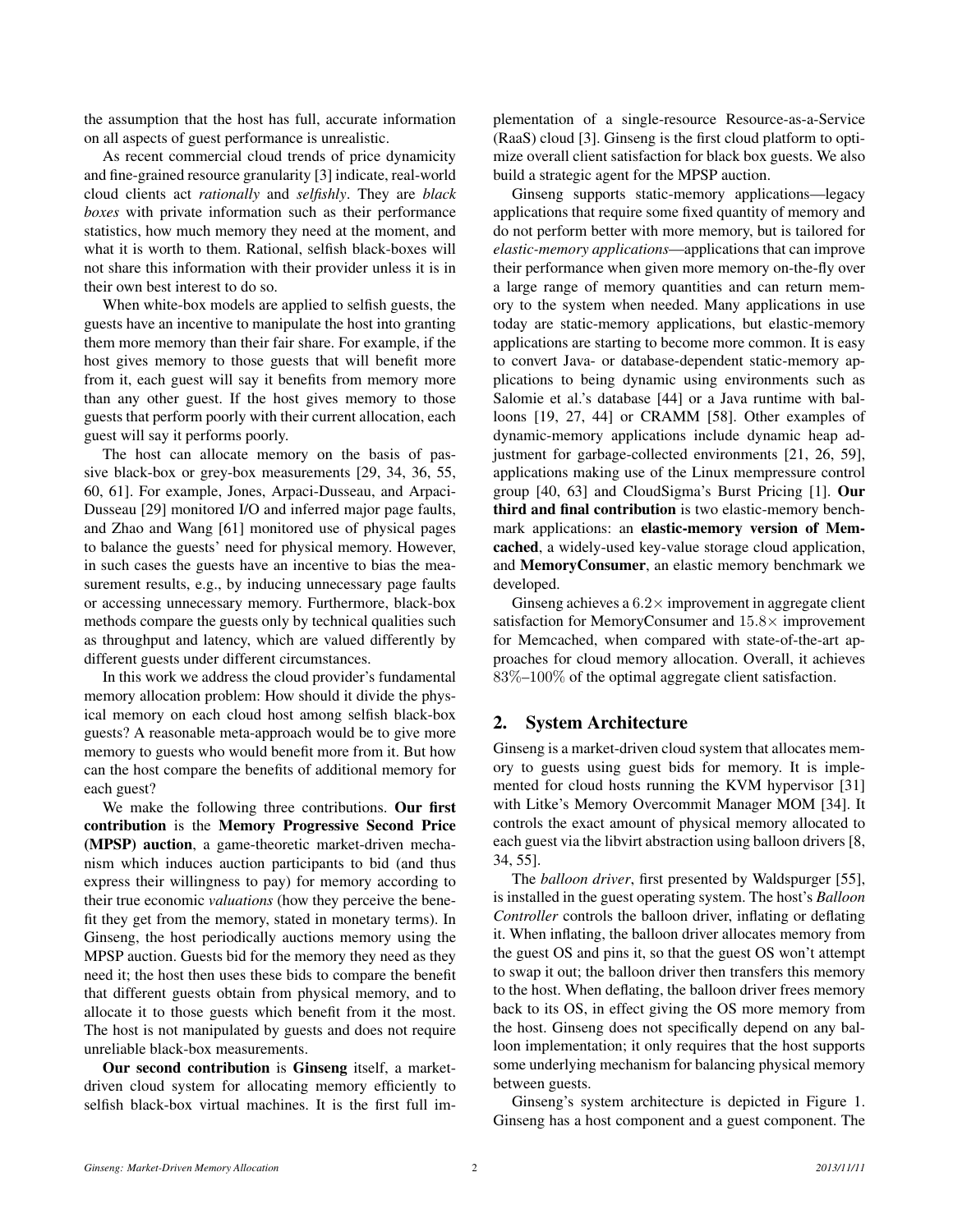

Figure 1: Ginseng system architecture

host component includes the *Auctioneer*, which runs the MPSP auction that is presented in Section 3 and described in detail in Section 5. The auctioneer and the guests asynchronously communicate information for the purpose of the auction using their respective *Communicators*, according to the protocol specified in Section 4. The host's communicator is also responsible for instructing the Balloon Controller how to allocate memory between different guests. The Balloon controller inflates and deflates the balloon drivers inside the guests. In the guest, the *Strategy Adviser* is the brains of the guest's economic learning agent, which acts on behalf of the client. The client is free to choose its logic, provided it speaks the MPSP protocol. Our implementation of an adviser is described in Section 6.

## 3. Memory Auctions

Ginseng allocates memory efficiently because its guests bid for the memory they want in a specially-designed auction. We begin by describing how Ginseng auctions memory.

In Ginseng, each guest has a different, changing, private (secret) *valuation* for memory. Simply put, this valuation reflects how much additional memory is worth to each guest. We define the aggregate benefit of a memory allocation to all guests—their satisfaction from auction results—using the game-theoretic measure of *social welfare*. The social welfare of an allocation is defined as the sum of all the guests' valuations of the memory they receive in this allocation. An efficient memory auction allocates the memory to the guests such that social welfare—guest satisfaction—is maximized.

VCG [11, 20, 53] auctions optimize social welfare by incentivizing even selfish participants with conflicting economic interests to inform the auctioneer of their true valuation of the auctioned items. VCG auctions do so by charging each participant for the damage it inflicts on other participants' social welfare, rather than directly for the items it wins. VCG auctions are used in various settings, including Facebook's repeated auctions [24, 35].

Various auction mechanisms, some of which resemble the VCG family, have been proposed for *divisible* resources, in particular for *bandwidth sharing* [30, 32, 37]. For practical reasons, bidders in these auctions do not communicate their valuation for the full range of auctioned goods. One of these VCG-like auctions is Lazar and Semret's Progressive Second Price (PSP) auction [32]. None of the auctions proposed so far for divisible goods, including the PSP auction, are suitable for auctioning memory, because memory has two characteristics that set it apart from other divisible resources: first, the participants' valuation functions may be non-concave; second, transferring memory too quickly between two participants leads to waste. The memory valuation function, which describes how much the guest is willing to pay for different memory quantities, is a function of the load the guest is under, the performance gain or loss it expects from less or more memory given that load, and the value of (less or more) performance to the guest. Formally,  $V$ (*mem, load*) =  $V_p$ (*perf*(*mem, load*)), where  $V_p(\text{perf})$  refers to the valuation of performance as described below, and *perf*(*mem, load*) describes the performance the guest can achieve given a certain load and a certain memory quantity.

Performance might be measured in page hits per second for a webserver, "get" hits per second for a caching service, transactions per second for a database, trades per second for a high-frequency-trading system, or any other guest-specific metric. Performance can be mapped offline as function of memory and load, and done by Hines et al. [27] and Gordon et al. [19]. As we demonstrate in Section 8.2, the performance predictions made in this paper according to the offline measurements were accurate enough. However, real-world performance may depend on many variable conditions such as program phase and bottlenecks in resources other than memory. To this end, performance can be measured online as several works demonstrate [60–62]. An important feature of the MPSP auction is that it does not require the guest to have its performance defined for any memory value. Hence, the guest can keep a moving window of its latest performance measurements, which reflect best the current conditions in which it operates.

 $V_p(perf)$ , the guest's owner's (i.e., the client's) valuation of performance function, describes the value the client derives from a given level of performance from a given guest. This function is different for each client and is private information of that client. It is computed mostly on the basis of economic considerations and business logic.

For example, an e-commerce website that typically makes \$100 sales and needs to present 10*,* 000 Web pages on average to generate a single sale might measure its performance in displayed pages per second, and value each presented page at \$0.01. For this client,  $V_p(perf) = \frac{\$0.01}{page} \cdot perf$ . Another client might require the same average number of presented pages to make a sale, but its typical sale would be \$10 only. For this client,  $V_p(perf) = \frac{\$0.001}{page} \cdot perf$ . Both clients will need to know *perf*(*mem, load*): how many pages they can present per second when given various amounts of memory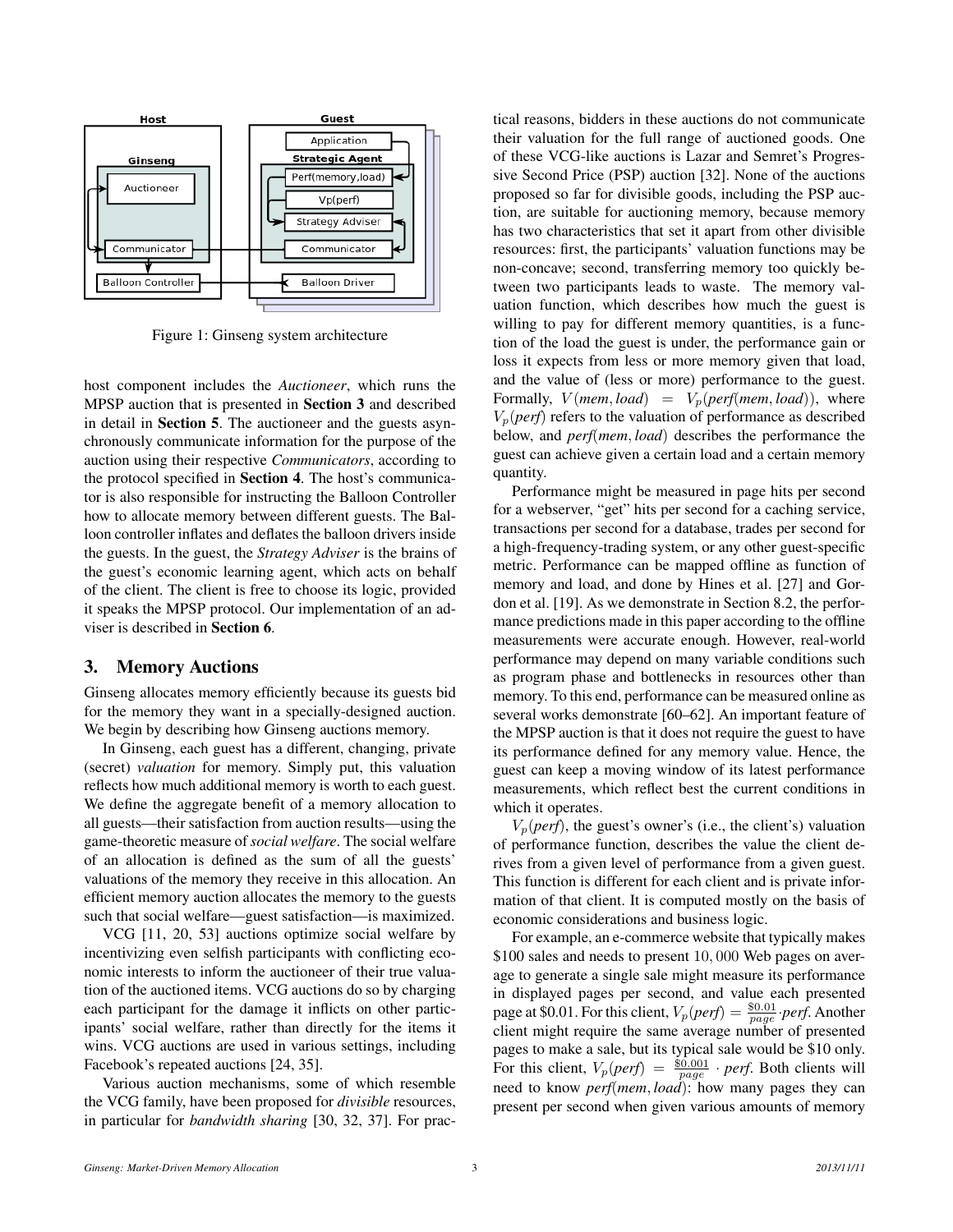and under the current conditions (e.g., load). The guests do not need to measure the *perf* $(\cdot)$  function for the full range of possible memory values. It is enough that these guests measure it only for the working points that they would like to consider bidding for.

If either of these functions is non-concave or not monotonically rising, the composed function may be non-concave or not monotonically rising as well. The PSP auction optimally allocates a divisible resource if and only if all the valuation functions are monotonically rising and concave. Other bandwidth auctions also rely on the monotonically rising concave property of the valuation functions.

Guest performance *perf*(*mem, load*), however, is not necessarily a concave, monotonically rising function of physical memory. For example, the performance graph of offthe-shelf memcached in our experimental environment is monotonically rising, but not concave (Figure 2). This nonconcave function resembles a step function, and is typical of the operating system's efforts to handle memory pressure through swapping. Non-concavity may also result from differences in the size and frequency of use of various working sets, swapping policies, or garbage collection operations [49]. An application that knows how much memory it can use and can change its heap size on-the-fly will have a more concave graph. We modified *memcached* so that it can be instructed to change its heap size on-the-fly by releasing and allocating some of the memory used for its internal cache. Our *elastic memcached* has a concave, monotonically rising performance graph in the same experimental environment (Figure 2). However, in a default system configuration, its performance graph is neither concave nor monotonically rising (Figure 2), due to a network bottleneck that was prevented in the experimental environment. But a real production system guest cannot fine-tune its setup parameters and re-design its software on-the-fly; it has to make the best of the performance graphs it measures for the current setup, which might look like Figure 2. To do that, we designed Ginseng to allow valuation-of-memory graphs *V* (*mem, load*) such as Figure 2 that are neither concave nor monotonically rising.

Auction protocols that assume monotonically rising concave valuation functions either interpret a bid of unit price and quantity (*p, q*) as willingness to buy exactly *q* units for unit price *p* or as willingness to buy up to *q* units at price *p*. In the first case, the bidding language is limited to exact quantities. In the second case, if the valuation function is non-concave, the guest may get a quantity that is smaller than the one it bid for, and pay for it a unit price it is not willing to pay. If the function is not, at the very least, monotonically rising, it may even get a quantity it would be better off without.

MPSP supports monotonically rising concave memory valuation functions in the same way that the PSP auction supports them. In addition, it supports non-concave and Figure 2: Application performance ("get" hits per second for Memcached, hits per second for MemoryConsumer) as a function of guest physical memory, for different load values. The load is defined as the number of concurrent requests made to the application.



non-monotonic valuation functions by specifying *forbidden ranges*. These are forbidden memory-quantity ranges for a single price bid. The guest can use forbidden ranges to cover domains in which its average valuation per memory unit is lower than its bid price. By definition, MPSP will not allocate the guest a memory quantity within its forbidden ranges. Rather, it will optimize the allocation given the constraints. The guest can thus avoid getting certain memory quantities in advance while still expressing a variety of desired quantities. The forbidden ranges are designed to efficiently convey information about functions which are concave, monotonically rising in separate ranges. However, the terminology does not restrict the guest valuation functions in any way. In particular, the guest can bid for a specific desired point  $(p, q)$ by setting the open range  $(0, q)$  as a forbidden range.

# 4. MPSP: Repeated Auction Protocol

In Ginseng, each guest has some permanent *base memory*. Guests pay a constant hourly fee for their base memory, and it is theirs to keep as long as they run. In each auction round, each guest can bid for extra memory. Ginseng calculates a new memory allocation after every auction round and guests rent the extra memory they won until the next auction round, when the same memory will be put up for auction again.

The constant fees for base memory are designed to provide the lion's share of the host's revenue from memory,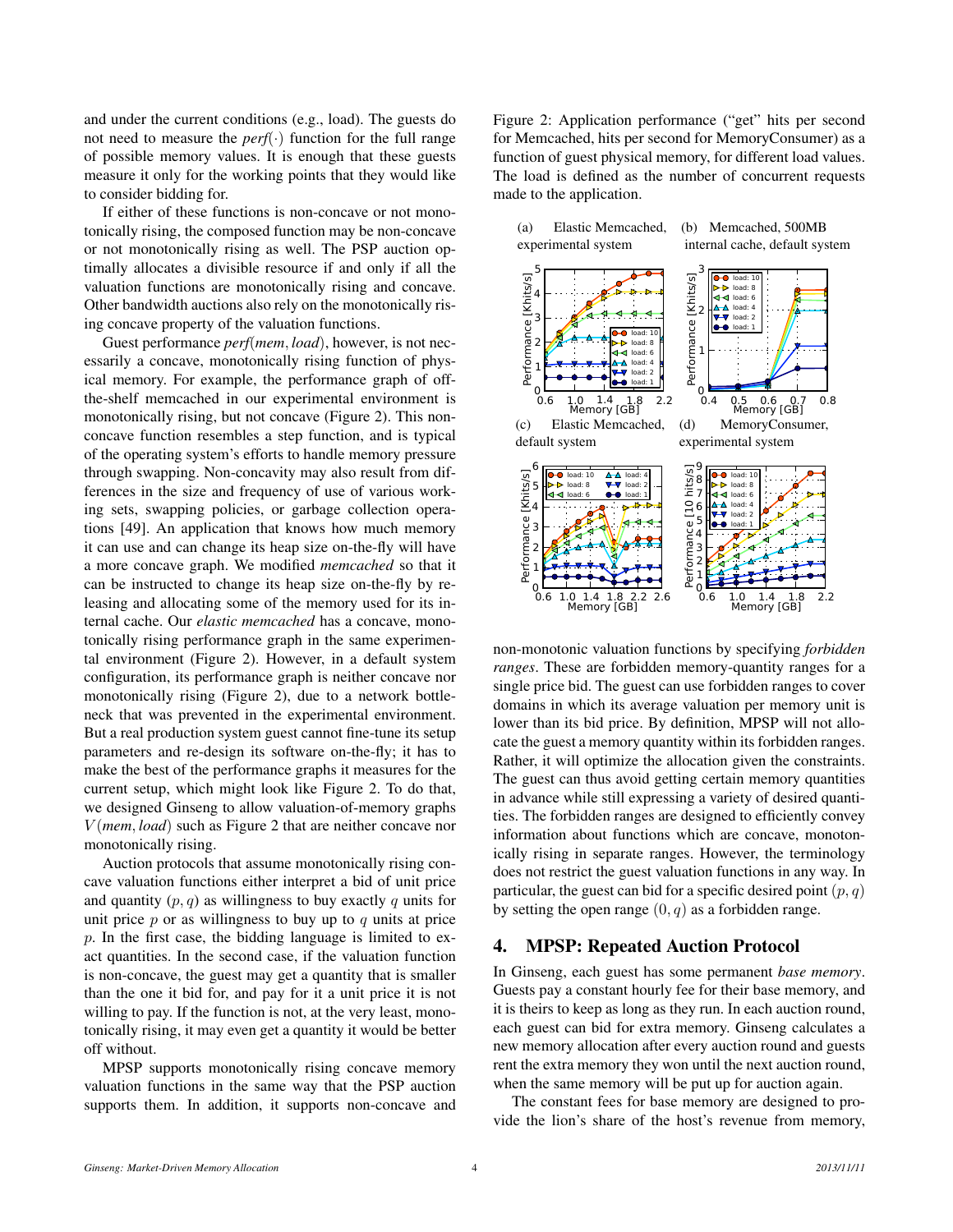such that the host can afford not to make more profit off the extra memory rental, and use this mechanism solely to optimize social welfare, thereby attracting more guests. The price of base memory is not affected by the prices paid for extra memory.

Ultra high-end guests with hard QoS requirements are expected to pre-pay for all the memory they need in advance, to ensure that they always get the resources they need. Ultra low-end budget-clients are expected to pre-pay only for as much memory as they need to operate the guest OS and limit their bids, so that they can temporarily rent additional resources later while staying within their budget. The clients spanning the range between those extremities are expected to choose their flexible deal according to their needs.

Here we describe one MPSP auction round, accompanied by a numeric example.

Initialization. Each guest *i* is set up with its *base memory* as it enters the system. For example, guest 1 runs memcached and pre-pays for 1.4GB, while guest 2 runs MemoryConsumer and pre-pays for 0.6GB.

Auction Announcement. The host computes the *free memory*—the maximal amount of memory each guest can bid for—as the *excess* physical memory beyond the amount of memory in use by the host and the sum of base memories. It then informs each guest of the free memory and the auction's closing time, after which bids are ignored. In the example, the machine has 4GB. The host uses 1.6GB, and the guests pre-paid for 2GB, so the host announces an auction for 0.4MB.

Bidding. Interested guests bid for memory. Agent *i*'s *bid* is composed of a *unit price pi*—memory price per MB per hour (billing is still done per second according to exact rental duration) and a list of *desired ranges*: mutually exclusive, closed ranges of desired memory quantities, sorted in ascending order. We denote the desired ranges by  $[r_j, q_j]$  for  $j = 1 \dots m_i$ . The bid means that the guest is willing to rent any memory quantity within the desired range list for a unit price *p<sup>i</sup>* .

In the example, both guests experience a load of 10 concurrent requests. Guest 1 values its performance at \$1 per Khit/second, and bids \$1 per GB of memory per second  $(p = 1\frac{\$}{GBs})$  for any amount of memory between 0 and 0.4GB  $(r_1 = 0, q_1 = 0.4GB)$ , on the basis of Figure 2. Guest 2 values its performance at \$0.1 per hit/second, and bids \$5 per GB of memory per second for the same amount of memory ( $p = 5\frac{\$}{GBs}$ ,  $r_1 = 0$ ,  $q_1 = 0.4GB$ ), on the basis of Figure 2.

Bid Collection. The host asynchronously collects guest bids. It considers the most recent bid from each guest, dismissing bids received before the auction round was announced. Guests that did not bid lose the auction automatically, and are left with their base memory.

Allocation and Payments. The host computes the allocation and payments according to the MPSP auction protocol described in Section 5. For each guest *i*, it computes how much memory it won (denoted by  $q'_{i}$ ) and at what unit price (denoted by  $p'$ <sub>i</sub>). The payment rule guarantees that the price the guest will pay is less or equal to the unit price it bid. The guest's account is charged accordingly. In the example, guest 1 loses ( $p'_1 = 0, q'_1 = 0$ ), and guest 2 wins all of the free memory ( $p_2' = 1 \frac{\$}{GBs}$ ,  $q_2' = 0.4GB$ ).

Informing Guests. The host informs each guest *i* of its personal results  $p'_{i}, q'_{i}$ . The host also announces *borderline bids*: the lowest accepted bid's unit-price and the highest rejected bid's unit-price  $(5\frac{\$}{GBs})$  and  $1\frac{\$}{GBs}$  in the example, respectively). This is information that guests can work out on their own; having the host supply it makes for a more efficient system. The guests use this information in on-line algorithms that decide how much to bid in future rounds, as described in Section 6.3.

Adjusting and Moving Memory. After an *adjustment period* following the announcement, the host actually takes memory from those who lost it and gives it to those who won, by inflating and deflating their balloons as necessary. The purpose of the adjustment period is to allow each guest's agent to notify its applications of the upcoming memory changes, and then allow the applications time to gracefully reduce their memory consumption, if necessary. The applications are free to choose when to start reducing their memory consumption, according to their memory-release agility. This early notification approach makes it possible for the guest operating systems to gracefully tolerate sudden large memory changes and spares applications the need to monitor second-hand information on memory pressure [63]. Which applications to notify and when to notify them is left to the guest's agent. In the absence of elastic applications, it is left to the guest kernel to deal with memory pressure, e.g., by shrinking internal caches.

# 5. MPSP: Auction Rules

Every auction has an allocation rule—who gets the goods? and a payment rule—how much do they pay? To decide who gets the goods, the MPSP auction determines the optimal allocation of memory. This is the allocation that maximizes social welfare—client satisfaction—as described in Section 3. To determine the optimal allocation, the MPSP auction solves a constrained divisible good allocation problem, as detailed in Section 5.1. To determine how much they pay, the MPSP auction takes into account the damage they inflict on other guests, as detailed in Section 5.2. After explaining the rules we discuss their run-time complexity and provide an example for executing them. A correctness proof is also available but has been omitted for the sake of brevity.

#### 5.1 Allocation Rule

Ginseng finds the optimal allocation using a constrained divisible-good allocation algorithm, which works in stages as described below. In each stage, Ginseng attempts a divis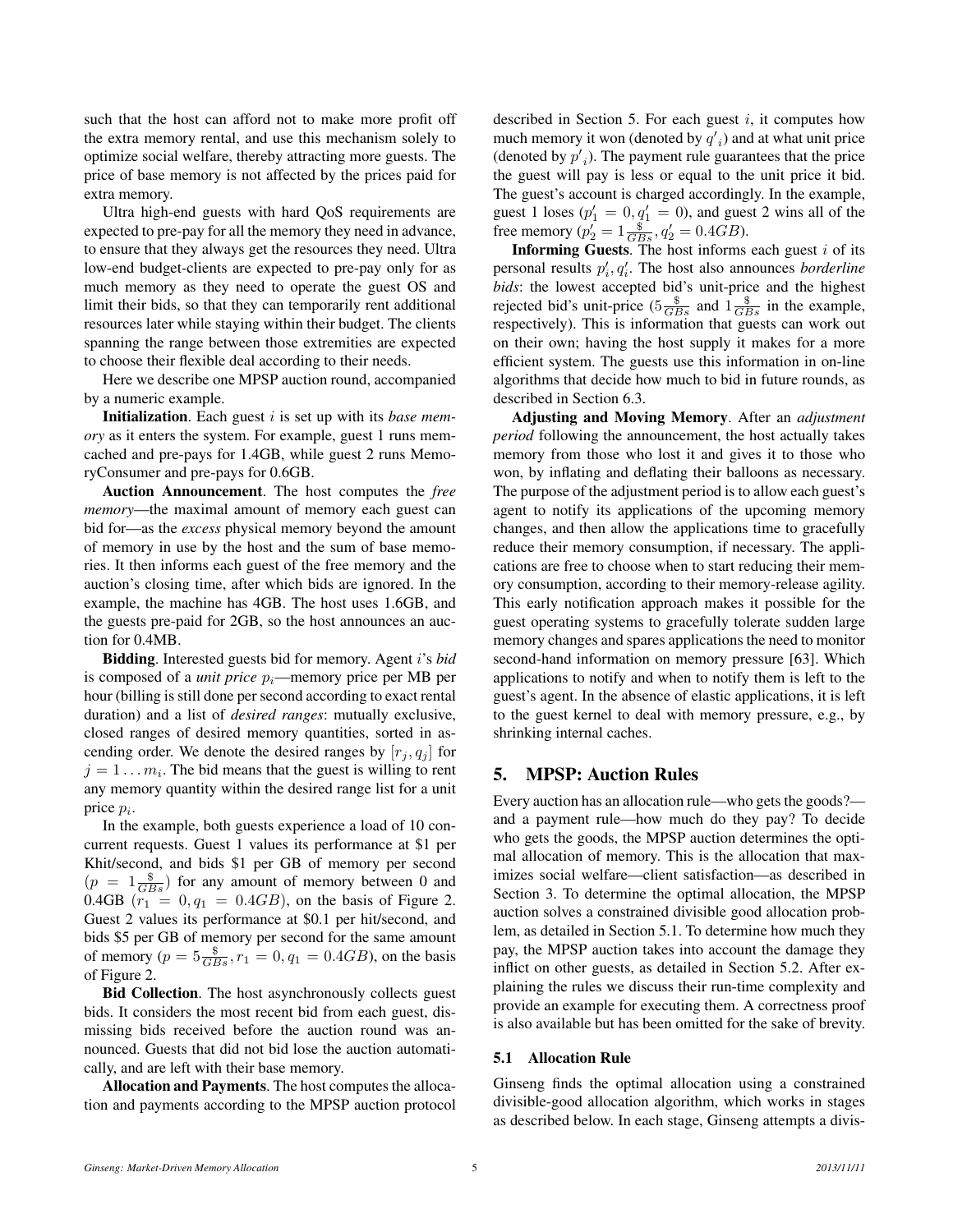ible good allocation by sorting the guests lexically by three qualities: first by their bid unit-price, second (to break ties) by their current holdings [61] and last by a random shuffle. Ginseng then allocates each guest its maximal desired quantities according to this order.

If there are a guest *g* and a forbidden range *R* such that *g* ends up with a memory quantity inside *R*, then the allocation is *invalid*. This can happen if *g* is the last guest allocated some memory and there is not enough memory left to fulfill all of *g*'s requested quantity. Ginseng examines the social welfare of such invalid allocations. If such an invalid allocation gives a higher social welfare than the highest social welfare seen to date in a valid allocation, then Ginseng considers two constrained allocations instead of the invalid allocation. In the first one, guest *g* gets a memory quantity that is large enough to cover all of *R*. In the second one, *g* gets a memory quantity that is small enough such that it does not get any memory within *R*. The social welfare of the *valid* allocations is compared to find the optimal allocation.

#### 5.2 Payment Rule

The payments follow the *exclusion compensation* principle, as formulated by Lazar and Semret [32]. Let  $q''_k$  denote the memory that would have been allocated to guest *k* in an auction in which guest *i* does not participate and the rest of the guests bid as they bid in the current auction. Then guest *i* is charged a unit price  $p'_i$ , which is computed as follows:

$$
p_i' = \frac{1}{q_i'} \sum_{k \neq i} p_k (q_k'' - q_k').
$$
 (1)

According to this payment rule, when guest *i* is charged  $p'_{i}q'_{i}$ , it actually pays for the damage that its bid made to the benefit of the rest of the guests. We note that to compute the payment for a guest that gets allocated some memory, the constrained divisible good allocation algorithm needs to be computed again without this guest. In total, the allocation procedure needs to be called one time more than the number of winning guests.

### 5.3 Complexity

The problem that the MPSP algorithm solves—finding the memory allocation that maximizes the social welfare function—is defined over the domain of memory quantities that guests agree to rent. This domain is not convex because the forbidden ranges create "holes" in it. Maximizing a function over a non-convex domain is at least as hard as the knapsack problem, and therefore NP-hard. In the worst case the algorithm needs to compute the social welfare which results from each forbidden range being completely allocated or completely denied: 2*<sup>M</sup>* different divisible allocations, where *M* is the number of all the forbidden ranges in all the bids. Each such allocation takes  $O(N)$  to compute, where *N* is the number of bids, and each payment rule requires  $O(N)$ allocations to be computed. Hence, the time complexity of MPSP is  $O(N^2 \cdot 2^M)$ .

Nevertheless, for real life performance functions, a few forbidden ranges should be enough to cover the non-concave regions. We observed one forbidden range for off-the-shelf memcached and zero forbidden ranges for elastic-memory applications. Given the relatively small number of guests on a physical machine, the algorithm's run-time is reasonable: we observed less than one second using a single hardware thread, even in experiments with 23 guests.

#### 5.4 Single Round Example

Consider a system with 6 GB of physical memory and two guests. The first guest bids a unit price of 2 for between 3GBs and 4GBs of memory ( $p = 2, r_1 = 3, q_1 = 4$ ) and the second guest bids a unit price of 1 for between 3GBs and 5GBs of memory ( $p = 1, r_1 = 3, q_1 = 5$ ). In the first stage, we sort the guests by price, and try to allocate 4GB to guest 1 and 2GB to guest 2. This is an invalid allocation, because the second guest gets a quantity that falls in its forbidden range (anything less than 3GBs). We therefore examine two constrained systems instead. (1) The second guest gets no more than the minimum of the forbidden range, which is 0. In this case, the overall allocation is 4GB to the first guest, with a social welfare of 8. (2) The second guest is allocated at least as much as the maximum of its forbidden range, i.e., at least 3GBs. Then the rest of the free memory is allocated by the order of prices, so the first guest gets the other remaining 3GBs. The social welfare in this case is 9, and this is the chosen allocation.

According to the payment rule given in Equation 1, the guests pay  $p'_1 = \frac{1}{3}(1[5-3]) = \frac{2}{3}$  and  $p'_2 = \frac{1}{3}(2[4-3]) =$  $\frac{2}{3}$ , because in each other's absence they each would have gotten all of the memory they wanted.

# 6. Guest Strategy

So far, we discussed Ginseng system's architecture, and the MPSP memory auction from the auctioneer's point of view. But what should guests who participate in MPSP auctions do? How much memory should they bid for and how much should they offer to pay for it? In an exact VCG auction, the guests would be expected to inform the host about their valuation for different memory quantities. However, the reduced MPSP bidding language lightens the computational burden off the host and leaves the choice of memory quantity with the guest. Multi-bid auctions are further discussed in Section 10.

In this section we present an example bidding strategy we developed. It is used by the guests in the performance evaluation in Section 8. Our guest wishes to maximize the utility it estimates it will derive from the next auction. This is a natural class of bidding strategies in ad auctions [9].

Our guest needs to decide how much memory to bid for, and at what price. We show in Section 6.1 that for any memory quantity, the best strategy for the guest would be to bid its true valuation for that quantity. To choose the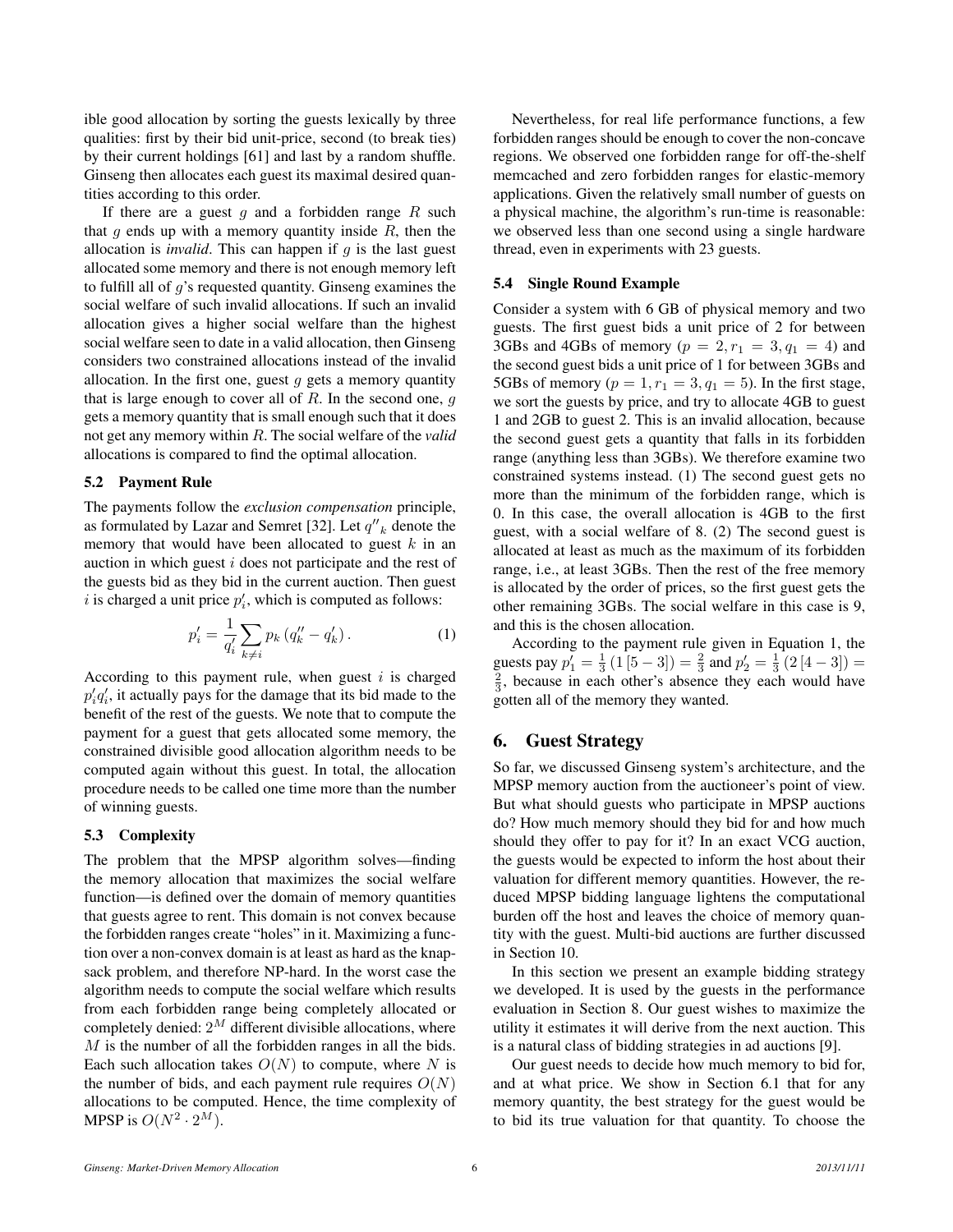maximal quantity it wants to bid for, the guest compares its estimated utility from bidding for the different quantities, as described in Section 6.2, with the help of on-line algorithms (Section 6.3).

#### 6.1 Choosing a Bid Price

In this subsection we assume the guest has decided how much memory  $(q_m, \text{ or } q \text{ for short})$  it wants to bid for and show how much it should bid for it  $(p(q))$ . For the simple case of an exact desired memory quantity (*m* = 1,  $r_m = q_m = q$ , for any value q, bidding the mean unit valuation of the desired quantity  $p(q) = \frac{V(base+q)-V(base)}{q}$ is the best strategy, no matter what the other guests do. By bidding lower than  $p(q)$ , the guest risks losing the auction; by bidding higher it risks operating at a loss (paying more than what it thinks the memory is worth).

For less simple cases when the guest bids for a range of memory quantities up to  $q$ , if the valuation function is (at least locally, in the range up to *q*) concave monotonically rising, bidding  $p(q)$  is still the best strategy for *q* regardless of other guests' bids:  $p(q)$  is the guest's minimal valuation for the range because the unit valuation drops with the quantity. See, for example, Figure 3, where the valuation function is above the line connecting the valuation of 1200 MB with the base (400 MB) valuation. Since the connecting line's slope is the mean unit valuation of 1200MB, any point above the line is a point whose mean unit valuation is higher than that of 1200MB.

In the rest of the cases, the valuation function is nonconcave or not even monotonically rising. In such functions, the mean unit-valuation  $p(q)$  may rise locally with quantity: For example, in Figure 3, *p*(2200*MB*) is higher *p*(1800*MB*). This means that simply bidding for 2200MB with a unit-price of *p*(2200*MB*) may result in getting a memory quantity for which the guest is not willing to pay as much. The guest can avoid getting quantities for which the mean unit valuation is lower than its bid price by excluding those quantities from its bid using the forbidden ranges mechanism. In this example, the guest uses a forbidden range to exclude the quantities [1700*,* 2000] MBs of memory from its range, since it is not economical to bid for them with a unit price of  $p(2200MB)$ .

The forbidden ranges mechanism allows the guest to bid  $p(q)$  without a risk of operating at a loss. However, the guest may have something to gain by bidding with a unit-price that is less than  $p(q)$ . If the guest does not get the maximal memory quantity it bid for, it can try exploring its strategy space. It can retain *q*, lower the bid price, and decrease the forbidden ranges. Thus the guest enables the host to give it a partial allocation in more cases, when the alternative might be not getting any memory at all. In Figure 3, the lowest bid-price worth exploring is labeled as "Low Slope": it eliminates any need of forbidden ranges.

Figure 3: Strategies for choice of unit price for two maximal quantities, using the same valuation function. Figure 3 demonstrates a single desired range strategy for a concave monotonically rising part of the valuation function. Figure 3 demonstrates a multiple desired range strategy for a nonconcave, not even monotonically rising part of the valuation function.



When the auction has reached a *steady state*—when a guest's won goods and payment turn out the same in subsequent auctions in response to the same strategy—the guest already knows how much memory it can get for any bid it makes. The guest is incentivized to raise its bid price to a maximum, thus increasing the exclusion compensation that other guests pay and making them more considerate. Hence, our guests always bid  $p(q_m)$ . In our experiments, a steady state is typically reached after 3 auction rounds.

#### 6.2 Choosing a Maximal Memory Quantity *q<sup>m</sup>*

To maximize the guest's estimated utility from the next auction, the guest chooses  $q_m$ . Our guest assumes it is in a steady state, and estimates its utility using past auction results. The guest assesses its utility from the next auction by estimating the quantity of memory it will get *qest*, which is estimated for simplicity as  $q_m$  if  $p > p_{min}$ , and as 0 otherwise. *pmin* is the lowest price the guest can offer and still have a chance of getting any memory at all. The guest's estimation of *pmin* is discussed in Section 6.3.

The utility estimation also requires an estimation of the unit price to be paid for the allotted memory amount, *pest*. The guest's utility is its valuation of the memory it gets minus the charge. The guest estimates its utility from bidding  $(p, q<sub>m</sub>)$  by dividing it to two components: (1) its estimate of the valuation improvement from winning the memory it expects to win and (2) its estimate for the charge. For concave valuation functions  $V(\cdot)$ , the estimated utility is maximized when  $p(q_m) = p_{min}$ . In such cases, the guest needs only estimate and predict *pmin* to bid optimally. For other (non-concave) functions, to find the memory quantity that maximizes the estimated utility the guest must evaluate the estimated charge. To this end it assesses the estimated memory quantity it will get *qest* as described above and the estimated unit price it will pay according to Section 6.3. If several values of *q<sup>m</sup>* maximize the estimated utility, the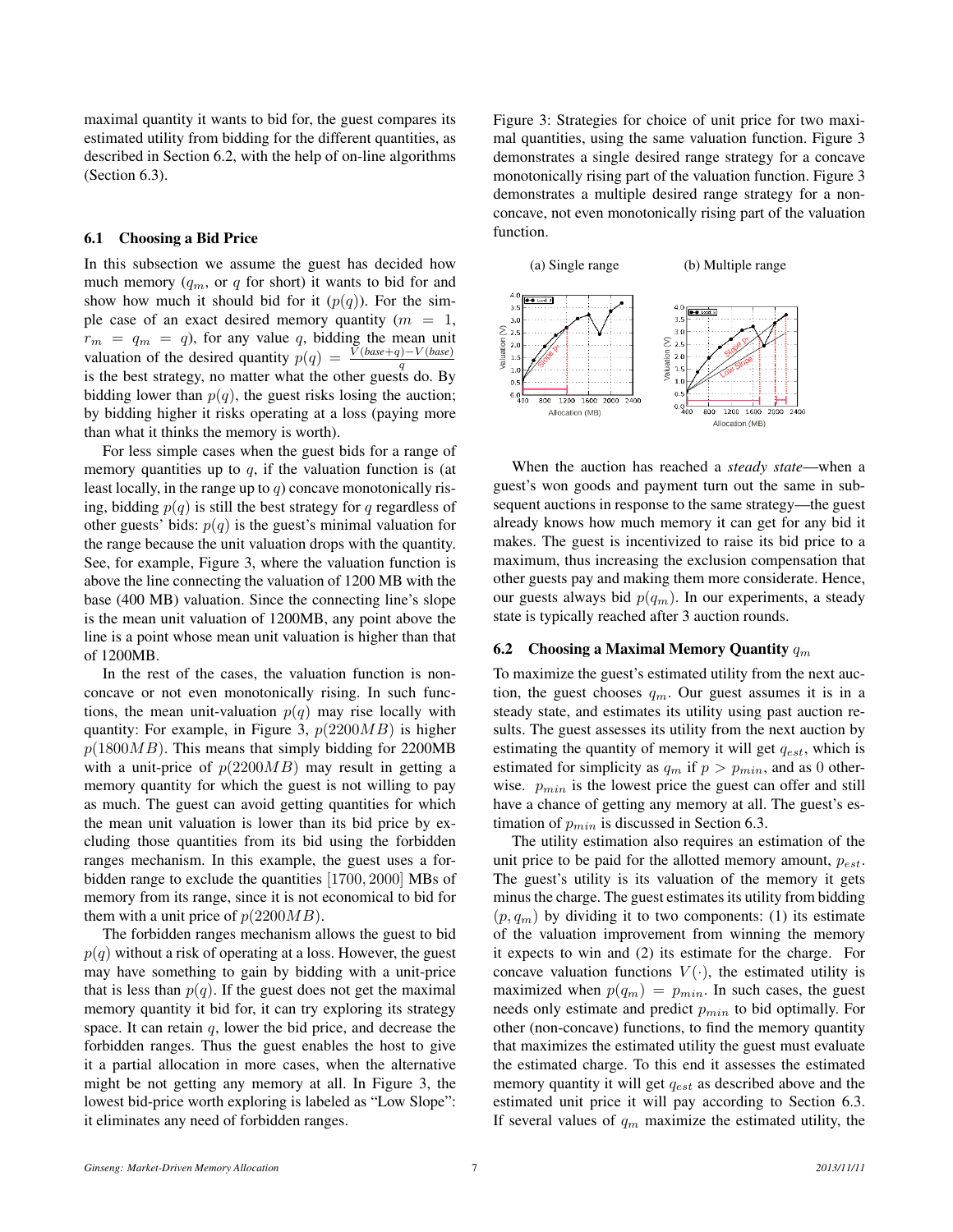guest prefers to bid with higher *p* values, which improve its chances of winning the auction.

# 6.3 Predicting Guest Utility

In this subsection we describe the learning algorithms used by the guest to predict its utility. The guest evaluates *pmin* for the current round on the basis of ten recent borderline bids that are announced by the host. The price to be paid,  $p'$ , depends mainly on losing bids. To predict  $p'$ , the guest maintains a historical table of  $(p', q')$  pairs, and uses it as a basic estimate for *pest*. The *pest* estimate is further bounded from above by the highest losing bid price in the last auction round.

# 7. Experimental Setup

In this section we describe the experimental setup in which we evaluate Ginseng.

Alternative Memory Allocation Methods. We compared Ginseng with memory overcommitment and allocation methods that are available to commercial IaaS providers: *static*, *host-swapping* and *MOM*. In the *Static* method, each guest is allocated a fixed amount of memory without any overcommitment. This is a common method in public clouds. When relying on *host-swapping*, each guest gets a fixed memory quantity regardless of the number of guests, and the host is allowed to swap guest memory to balance memory between guests as it sees fit. This method is the fallback of many overcommitment methods. The *Memory Overcommitment Manager (MOM)* [34] collects data from its guests to learn about their memory pressure and continuously adjusts their balloon sizes to make the guests feel the same memory pressure as the host. This is a state-of-the-art overcommitment method that is freely available, but it is not a black-box method: it relies on probes inside the guests, and it can be easily circumvented by a malicious guest.

Workloads. To experiment with overcommitment tradeoffs, we used benchmarks of *elastic memory applications*: applications that can improve their performance when given more memory on-the-fly over a large range of memory quantities, and can return memory to the system when needed. We experimented with a modified *elastic memcached* and with *MemoryConsumer*, a dedicated dynamic memory benchmark. Both applications interacted with the Ginseng guest agent to dynamically adjust their heap sizes when they won or lost memory: the Ginseng agent informed the application of the upcoming change and the application reacted by reducing its working-set size accordingly, so that when the balloon is inflated, the system would not run out of memory.

*Elastic memcached* is a version of memcached that can change its heap size on-the-fly to respond to guest memory changes. When ordered, memcached can free some internalcache slabs (the less-needed ones, according to its internal statistics), or alternatively increase its internal cache size. Memcached was driven by a *memslap* client, a standard memcached benchmarking utility. To test a large number of guests quickly, we configured memslap such that memcached's performance graphs saturated at 2GB. To this end we ran memslap with a key size of 249 bytes, a value size of 1024 bytes, a window size of 100K, and a get/set ratio of 30:70, for 200 seconds each time. The application's performance is defined as the "get" hits per second.<sup>1</sup>

*MemoryConsumer* is an elastic memory benchmark. It tries to write to a random 1MB-sized cell from a predefined range. If the address is within the range of memory currently available to the program, then 1MB of data is actually written to the memory address and it is considered a hit. After each attempt, whether a hit or a miss, it sleeps for 0.1 seconds, so that misses cost time. The application's performance is defined as the hits per second. This application is tailored as a pure memory overcommitment benchmark, in order to create clean tests, unhindered by bottlenecks in resources other than memory. As with memcached, we chose a range of 1950 cells, so that performance graphs would saturate at 2GB.

We profiled the performance of each workload with varying amounts of memory to create its *perf*(*mem, load*) function. We measured performance under different loads for four concurrent guests without memory overcommitment, as also done by Hines et al. [27]. We gradually increased and decreased the physical memory in small steps, waiting in each step for the performance to stabilize. For memcached we waited and measured the performance for 200 seconds, and for MemoryConsumer for 60 seconds. The *perf*(*mem, load*) graphs can be seen in Figure 2 for the elastic Memcached and Figure 2 for MemoryConsumer.

Load. We defined "load" for memcached and MemoryConsumer as the number of concurrent requests being made. We used *coordinated dynamic loads*, where each pair of guests exchange their loads every *Tload*. The loadexchange timing is not coordinated among the different guest pairs in the experiments. Loads are in the range [2*,* 10]. The total load is always the number of guests *×*6, so that the aggregate hits per second of different experiments will be comparable. The load values and their exchange timing were chosen to increase the diversity among the guests, as expected in a real system, where guests' loads change independently of other guests. Guests with different loads also have different memory valuation functions, and are thus more diverse, as in a real system.

Machine Setup. We used a cloud host with 12GB of RAM and two Intel(R) Xeon(R) E5620 CPUs @ 2.40GHz with 12MB LLC. Each CPU has 4 cores with hyper-threading enabled, for a total of 16 hardware threads. The host ran Linux with kernel 2.6.35-31-server-#62-Ubuntu, and the guests ran 3.2.0-29-generic-#46-Ubuntu. To reduce measurement noise, we disabled EIST, NUMA, and C-STATE in the BIOS and Kernel Samepage Merging

<sup>&</sup>lt;sup>1</sup> Elastic-memcached is available from ANON. INFO..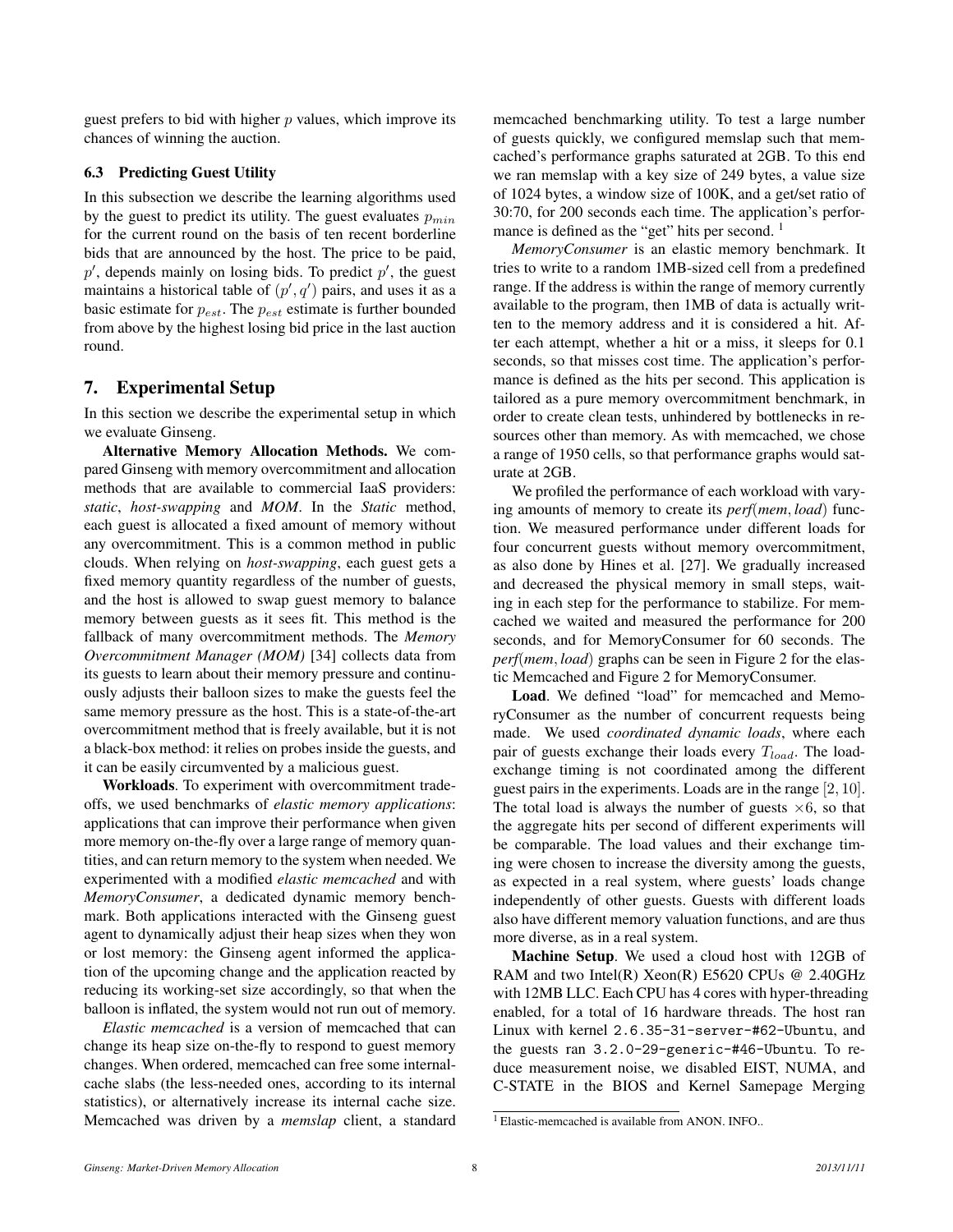| Method/Memory (GB)   | Initial   | Maximal                     |
|----------------------|-----------|-----------------------------|
| Ginseng              | 0.6       | 10                          |
| <b>Static</b>        | 11.25/N   | 11.25/N                     |
| Host-swapping        | 10        | 10                          |
| <b>MOM</b>           | 0.6       | 10                          |
| Hinted host-swapping |           | $\mathcal{D}_{\mathcal{L}}$ |
| <b>Hinted MOM</b>    | $_{base}$ |                             |

Table 1: Guest configuration: initial and maximal memory values for each overcommitment method. *N* denotes the number of guests.

(KSM) [4] in the host kernel. To prevent networking bottlenecks, we increased the network buffers. We dedicated hardware thread 0 to the host and pinned the guests to hardware threads 1 *. . . N*. When the host also drove the load for memcached, memslap processes were randomly (uniformly) pinned to threads  $(N + 1) \ldots 15$ .

Memory Division. 0.75GB were dedicated to the host. To allow guests to both grow and shrink their memory allocations, we configured all guests with a high *maximal memory* of 10GB, most of which was occupied by balloons, leaving each guest with a smaller *initial memory*. However, when using *host-swapping* and *MOM*, extensive host-swapping caused the host to freeze when the maximal guest memory was set to 10GB. Hence we also created a hinted (white-box) version of each of these methods to compare against: we informed the host that the applications actually cannot benefit from the full 10GB, and that a rational guest would only need 2GB. As a result, the provider in the *hinted-MOM* and *hinted-host-swapping* methods configured the guests with at most 2GB. This white-box configuration, which is based on our knowledge of the experiment design, is intended to get the best performance out of the alternative memory allocation methods. The initial and maximal memory values are summarized in Table 1.

Reducing Guest Swapping. Bare metal operating systems shield applications from memory pressure by paging memory out and by clearing buffers and caches, but elasticmemory applications should be exposed to memory-pressure in order to enable them to respond. To this end we minimized guest swapping by setting vm.min free kbytes to 0. Note that this did not hinder performance of host-swapping.

Reducing Indirect Overcommitment. Bare metal operating systems keep some memory free, in case of sudden memory pressure. In a virtualized system, the hypervisor can indirectly overcommit this memory by giving it to other operating systems while it is not in use; the hypervisor relies on its ability to page out guests if and when sudden memory pressure occurs. Since we focus on direct overcommitment (e.g., using balloons), we made the accounting more accurate by setting the tunable knob vm.overcommit memory to 1 in our guests, thus making the guest physical memory the exact limitation for guest memory allocations. These settings make more sense for a production VM than the default settings (vm.overcommit\_memory=0) that are intended for a bare-metal OS. In a VM with the default settings, an application which needs 600MB would have required on our system 300MB more, which it could not make use of. These 300MB would only be available for use by other virtual machines.

Time Scales. Three time scales define the usability of memory borrowing and therefore the limits to the experiments we conducted: the typical time that passes before the change in physical memory begins to affect performance (e.g., *cache-warming* time—time for the cache to be filled with relevant data), *Tmemory*; the time between auction rounds, *Tauction*; a typical time scale in which conditions (e.g., load) change, *Tload*. Useful memory borrowing requires *Tload >> Tmemory*. This condition is also necessary for on-line learning of the performance resulting from different memory quantities. To evaluate *Tmemory*, we performed large step tests, making abrupt sizable changes in the physical memory and measuring the time it took the performance to stabilize. We empirically determined good values for *Tload* on the basis of step tests results: 1000 seconds for memcached experiments, whereas for MemoryConsumer 200 seconds are enough. We also used those step tests to verify that guest major faults were insignificant (indicating guest thrashing hardly happened), and to verify that the performance measurement method was getting enough time to evaluate the performance. For example, memslap required 200 seconds to start experiencing cache misses.

In realistic setups providers should set *Tauction << Tload*, to get a responsive system. Therefore, we set *Tauction* to 12 seconds. In each 12-second auction round the host waited 3 seconds for guest bids and then spent 1 second computing the auction's result and notifying the guests. The guests were then allowed 8 seconds to prepare in case they lost memory. We note that due to the long *Tload*, most of the auctions in the experiments did not result in memory changes, and the cache-warming was not affected.

# 8. Performance Evaluation

This section answers the following questions: (1) Which memory allocation method provides the most satisfied guests (i.e., the highest social welfare)? (2) How accurate is off-line profiling of guest performance?

#### 8.1 Comparing Social Welfare

We begin by evaluating the social welfare achieved by Ginseng vs. each of the five other methods listed in Table 1 for a varying number of guests on the same physical host. We evaluate memcached guests and MemoryConsumer guests in separate sets of experiments. Each Memcached experiment lasted 60 minutes, with  $T_{load} = 1000$  seconds. Each MemoryConsumer experiment lasted 30 minutes with *Tload* = 200 seconds. For each set we present average results of 5 ex-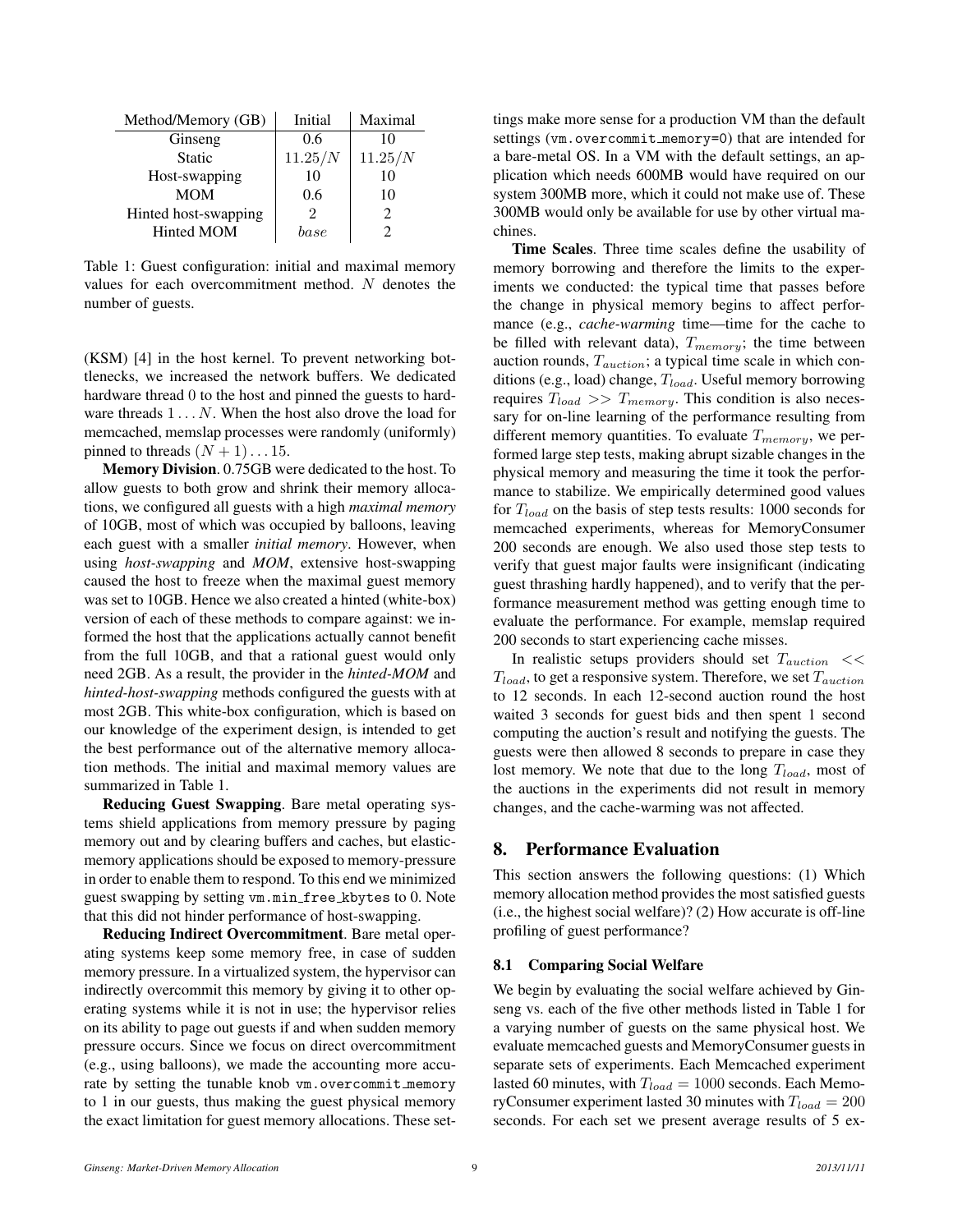Figure 4: Valuation functions for different loads



periments. Ginseng guests use the strategy described in Section 6.

In both benchmarks, *perf*(*mem*) is a concave function. To evaluate Ginseng's abilities over non-concave functions, we used performance valuation functions  $V_p(\text{perf})$  that make the resulting composed valuation function *V* (*mem*) nonconcave.

In the first experiment set (MemoryConsumer), each guest *i*'s valuation function is defined as  $V_i$ (*mem*) =  $f_i$ .  $(\text{perf}(mem))^2$ , where the  $f_i$  values were drawn from the *Pareto distribution*, a widely used model for income and asset distributions [50]. We used a Pareto index of 1.1, which is reasonable for income distributions [51], and a lower bound of  $10^{-4} \frac{\$}{K hit}$ .

The "square of performance" valuation function is characteristic of on-line games and social networks, where the memory requirements are proportional to the number of users, and the income is proportional to user interactions, which are proportional to the square of the number of users. The composed valuation function is illustrated in Figure 4.

In the second experiment set (elastic memcached), each guest *i*'s valuation function is defined as  $V(mem) = f_i$ .  $perf(mem)$ , where the  $f_i$  values were distributed according to a *Pareto distribution* with a Pareto index of 1.36 (according to Levy and Solomon's wealth distribution [33]), bounded in the range  $[10^{-4}, 100] \frac{\$}{K hit}$ . The bounding represents the fact that on-line trading does not span the whole range of human transactions: some are too cheap or too expensive to be made on-line. The highest coefficient was set as:

$$
f_1 = \begin{cases} 0.1 \frac{\$}{Khit} & perf(mem) < 3.4 \frac{Khit}{s} \\ 1.8 \frac{\$}{Khit} & otherwise. \end{cases}
$$
 (2)

This sort of piecewise-linear valuation functions characterizes service level agreements that distinguish usage levels by unit price. The valuation function for the first guest is shown in Figure 4.

We calculated the social welfare for each experiment using each VM's measured performance that VM's valuation function. The social welfare of the different experiments is compared in Figure 5. The figures contain two upper bounds for the social welfare, achieved by simulating Ginseng's auction and assuming the guests perform exactly according to



(a) MemoryConsumer, valuation is a square of performance



(b) Memcached, first guest valuation is piecewise linear

Figure 5: Social welfare (mean and standard deviation) under different allocation schemes as a function of the number of guests. The dashed lines indicate simulation-based upper bounds on Ginseng's social welfare.

their predicted performance (neglecting cache warmup, for example). The tighter bound results from a simulation of Ginseng itself. The looser bound results from a white-box on-line simulation, that results in the theoretically optimal allocations given full offline information. The MOM and host-swapping methods yield negligible social welfare values for these experiments, and are not presented.

As can be seen in Figure 5, Ginseng achieves much better social welfare than any other allocation method for both workloads. It improves social welfare by up to 15*.*8*×* for memcached and up to 6*.*2*×* for MemoryConsumer, compared with both black-box approaches (static) and whitebox approaches (hinted-mom). As the number of guests increases, so does the potential for increased social welfare, because more individual utilities are aggregated to compose the social welfare. However, each guest is allocated a fixed amount of memory (*base*) on startup, reducing our host's free memory, which is available for auction; hence the relative peak in social welfare for 7 guests (MemoryConsumer). In the Memcached experiment the relative peak is flat because the first guest's valuation is much higher than the rest. In both experiment sets, Ginseng achieves 83%–100% of the optimal social welfare. The sharp decline in Ginseng's social welfare for 13 guests comes when Ginseng no longer has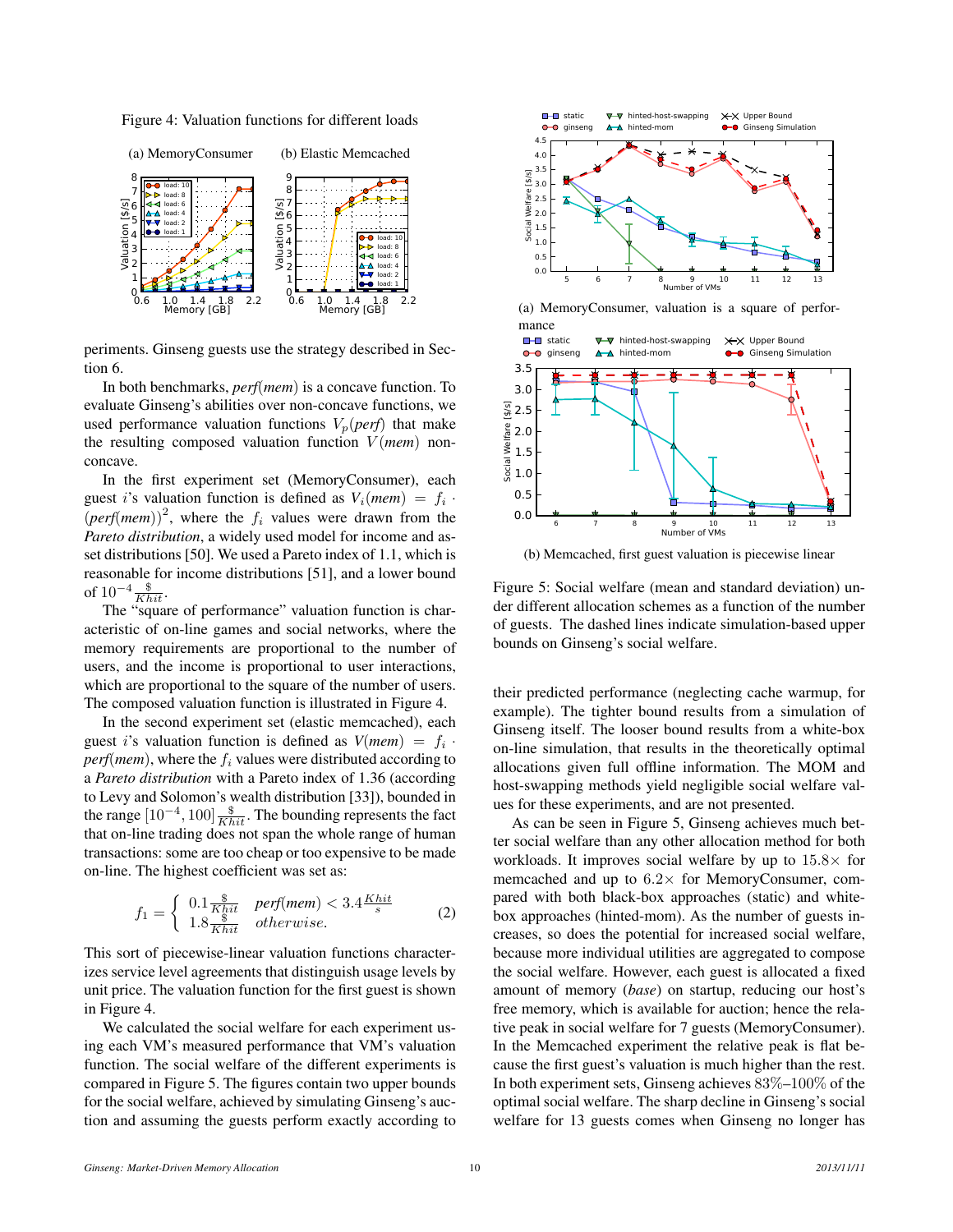

(a) MemoryConsumer, valuation is a square of performance. Performance is in terms of hits per second.



(b) Memcached, first guest valuation is piecewise linear. Performance is in terms of "get" hits per second.

Figure 6: Performance (mean and standard deviation) under different allocation schemes as a function of the number of guests. The dashed lines indicate the performance according to the simulation from which the upper bounds on Ginseng's social welfare were derived.

enough free memory to answer even the needs of the most valuable guest.

As we saw above, Ginseng provides much better social welfare than alternative memory allocation method. But does it do so at the cost of reducing overall aggregate performance? As can be seen in Figure 6, Ginseng provides aggregate performance that is roughly equivalent to the performance of the better methods, namely hinted-MOM and static division, while providing an order of magnitude better social welfare.

#### 8.2 Impact of Off-Line Profiling

In our experiments we used performance graphs that were measured in advance in a controlled environment. In real life, artificial intelligence methods should be used to collect such data on-the-fly, considering both data accumulation and data freshness in view of changing environment conditions. Since the accuracy of the best on-the-fly methods is bounded by the accuracy of hindsight, we can bound the impact of refraining from on-the-fly evaluation on the performance graphs. In Figure 7 we compare our benchmarks' predicted performance (according to measured load and memory quantities, and using Figure 2) with performance values measured during Ginseng experiments for the same loads and memory quantities. The experimental values were collected after the memory usage stabilized (more than *Tmemory* after a memory change). The comparison shows that the profiled data is accurate enough, as can be seen when comparing Ginseng's results in the full experiments to its results with simulated guests in Figure 5.

## 9. Discussion: Host Revenue and Collusion

Ginseng does not attempt to maximize host revenue directly. Instead, it assumes that the host charges an admittance fee for the seed virtual machine and maximizes the aggregate client satisfaction (the social welfare). Maximizing social welfare improves host revenues indirectly because bettersatisfied guests are willing to pay higher admittance fees. Likewise, improving each cloud host's hardware (memory) utilization should allow the provider to run more guests on each host.

The guests we implemented reach a steady state using indirect negotiations that result from their on-line strategy (in Section 6.3). More sophisticated guests may directly collude and negotiate to ease their way into a steady state of their choice [6]. They can complete the deal among themselves by subletting memory to each other or by making side-payments. Such guests might bid differently than their true valuation of the memory, or coordinate the memory quantities they bid for such that they only bid together for as much as the host can offer, thus reducing and even eliminating all charges.

The bright side of collusion is that it shortens the time it takes the system to converge to a steady state. In particular, when the colluding guests only change their desired quantities and keep bidding a true unit-price, the allocation still optimizes the social welfare.

If the host cares about its revenue from the extra memory rental, e.g., due to power-related operational costs, it can set a minimum (reserve) price for the extra memory. This can easily be implemented by adding a dummy bidder that bids on behalf of the host for all the memory with a unit-price that equals the operational costs. The dummy bid will prevent the host from renting the extra memory at a loss, and will also limit the gain that guests can achieve at the expense of other guests.

The dark side of collusion is that if guests do not bid with their true valuations, the allocation will not necessarily be optimal. However, bidding with a unit-price which is not the true valuation carries the risks of losing the auction or working at a loss, as described in Section 6.1. Colluding to bid unit prices which are not true valuations is beneficial when the other guest's bids and the auctionable memory are known in advance. In a cloud platform guests may join the auction between rounds, or the valuation of existing guests might change, and a new bid might be made below a ficti-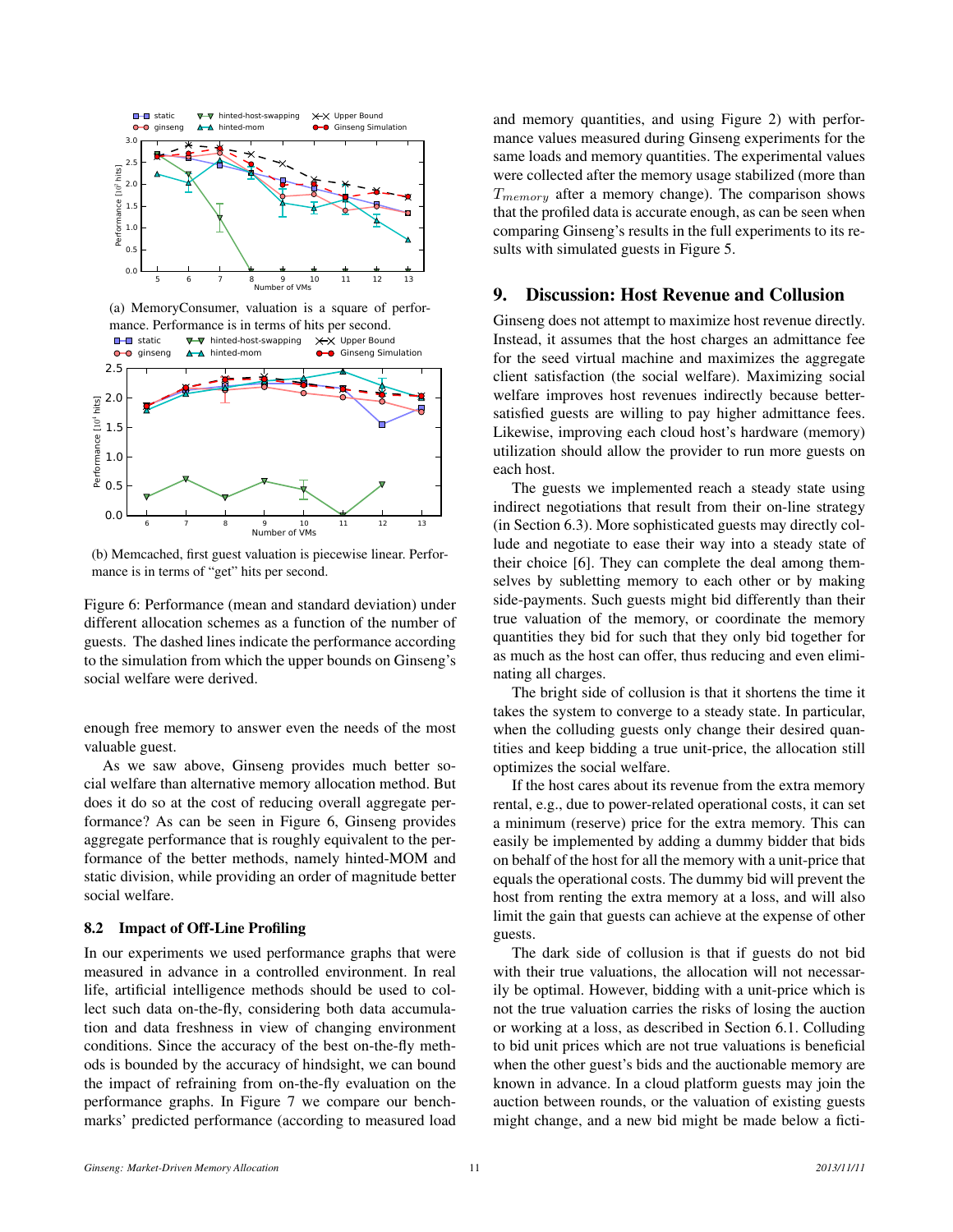

Figure 7: Comparison of predicted performance values (according to the profile graphs, given load and memory allocation) with measured performance.

tious high bid, forcing the colluding guest to pay more than the memory is worth to it. The host can further increase the risk involved in such bids by introducing uncertainty to the supply, for example, by randomly limiting the auctionable memory [2]. This will usually not greatly hinder the operation of non-colluding guests, but it will make the planning of collusion much harder.

# 10. Related Work

White-Box Memory Overcommitment. Heo et al. [25] balanced memory allocations according to desired performance levels. Under memory pressure they divided the memory according to a fair share policy. Nathuji, Kansal and Ghaffarkhah [41]'s guests specified several performance and payment levels and the host chose which level to fulfill. This approach guarantees the host demand for any excess production power it has. Our approach is guest oriented, leaving the designation of the current required resource amount in the hands of the guest. In Ginkgo, Hines et al. [27] and Gordon et al. [19] used optimization with constraint satisfaction to optimize a general social welfare function of the guests' performance. These works assume guest cooperation, while we analyze the guest as a non-cooperative, selfish agent. Our work is the first work on memory allocation which assumes non-cooperative guests.

Grey-Box and Black-Box Techniques. Magenheimer [36] used the guests' own performance statistics to guide overcommitment. Jones, Arpaci-Dusseau, and Arpaci-Dusseau [29] inferred information about the unified buffer cache and virtual memory by monitoring I/O and inferring major page faults. Zhao and Wang [61] monitored use of physical pages, and Zhao et al. [60] balanced memory between VMS on the basis of on-the-fly intermittently-built miss-rate curves. Waldspurger [55] randomly sampled pages to estimate the quantity of unused guest memory, to guide page reclaim. These methods can be circumvented by a selfish guest, and like white-box methods, ignore the client's valuation of performance. Gupta et al. [22] did not require any guest cooperation for their content based page sharing. Wood et al. [57] allocated guests to physical hosts according to their memory

contents. Gong, Gu and Wilkes [18] and Shen et al. [48] used learning algorithms to predict guest resource requirements.

Sekar and Maniatis [47] argued that all resource use must be accurately attributed to the guests who use it so that it can be billed. In contrast, Ginseng lays the burden of metering on the client.

Guest Hint Techniques. Schwidefsky et al. [46] used guest hints to improve host swapping. Miłos et al. [39] incen- ´ tivized guests to supply sharing hints by counting a shared page as a fraction of a non-shared page. Like Ginseng, their method can be applied to non-cooperative guests.

Resource Allocation with *Funny Money Funny money* was used in shared systems to control resource allocation. However, when using funny money, the problem is attaching real value to it. For example, Waldspurger [54] used a proportionally fair allocation using tickets, which stood for shares. Tickets had to be allocated by a centralized know-all control. In a cloud there is no know-all control that can allocate tickets to separate economic entities. However, such a control is not needed in a cloud which already charges clients real money, which has intrinsic value.

General Resource Allocation For Monotonically Rising, Concave Valuations. Kelly [30] used a proportionally fair allocation: clients bid prices, pay them, and get bandwidth in proportion to their prices. His allocation is optimal for *price taking* clients (who do not anticipate their influence on the price they pay). Popa et al. [43] traded off proportional fairness with starvation prevention. Johari and Tsitsiklis [28] computed the price of anarchy of Kelly's auction, and Sanghavi and Hajek [45] improved the auction in this respect.

Maillé and Tuffin [37] extended the PSP to multi-bids, thus saving the auction rounds needed to reach equilibrium. Their guests disclosed a sampling of their resource valuation function to the host, which computed the optimal allocation according to these approximated valuation functions. One such single auction has the complexity of a single PSP auction, times the number of sampling points. Non-concave or non-monotonically rising functions require more sampling points to express them with the same accuracy, thus increasing the multi-bid auction's complexity. Though a multi-bid auction is more efficient for static problems, it loses its appeal in dynamic problems which require repeated auction rounds anyhow. Other drawbacks of the multi-bid auction are that the guest needs to know the memory valuation function for the full range; that frequent guest updates pose a burden to the host; and that the guest cannot directly explore working points which currently seem less than optimal. (It can do so indirectly by faking its valuation function.) In contrast, the MPSP auction leaves the control over the currently desired resource allocation to the guest, who best knows its own current and future needs. Maillé and Tuffin also showed that the PSP's social welfare converges to theirs [38].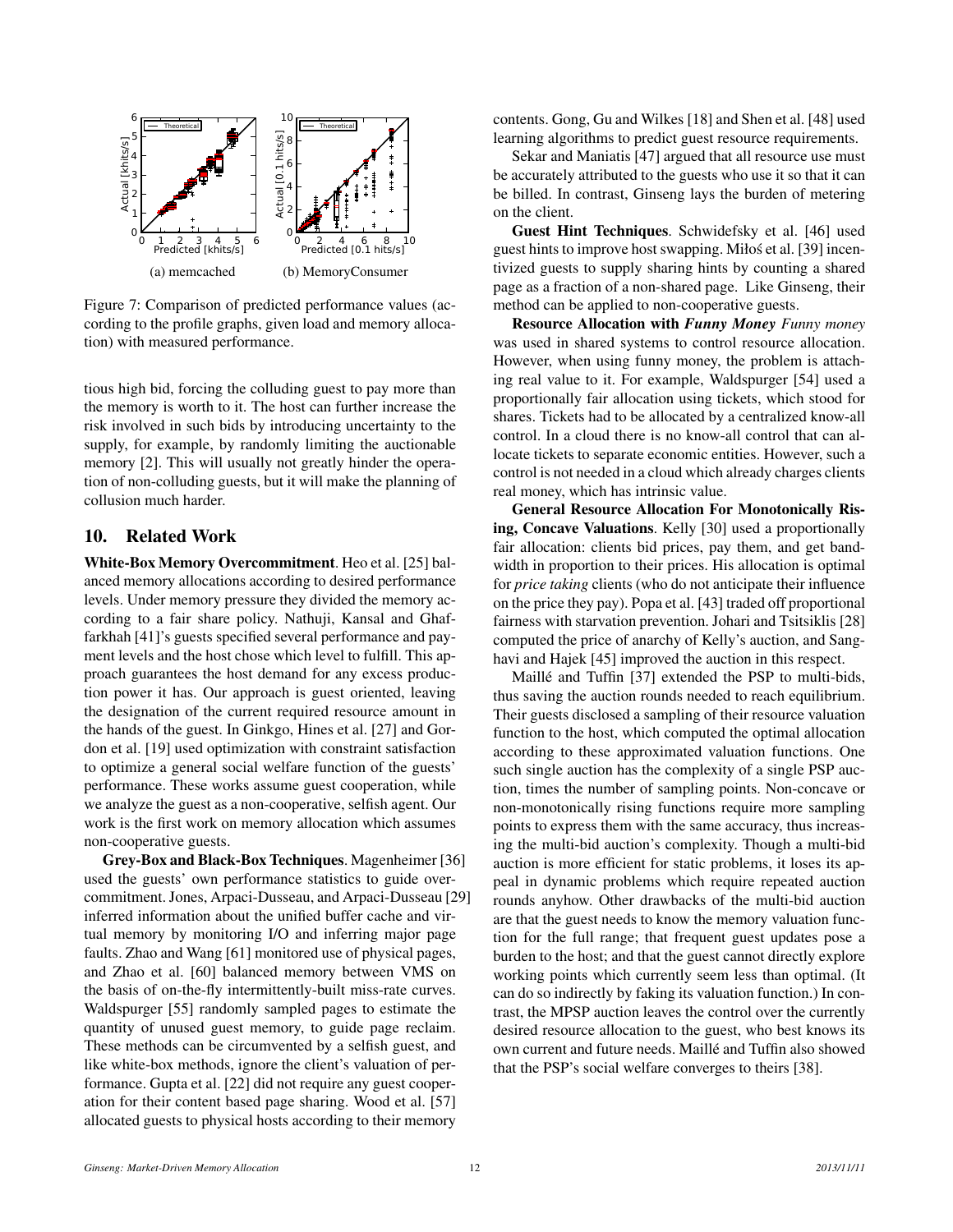Chase et al. [10] allocated CPU time assuming client valuations of the resource are fully known, concave, and monotonically increasing.

Google's GSP auction uses a limited bidding language and is not a VCG auction [16].

Urgaonkar, Shenoy, and Roscoe [52] overbooked bandwidth and CPU cycles given full profiling information but did not address memory.

Unlike bandwidth and CPU auctions, our memory auction is oriented toward minimizing transfer of ownership. Unlike divisible good auctions, it supports non-concave valuation functions.

Ghodsi et al. [17], Dolev et al. [14] and Gutman and Nisan [23] considered allocating multiple resources to strategic guests whose private information is the relative resource quantities they require. In contrast, Ginseng compares valuations of different strategic clients.

Drexler and Miller suggested auctioning memory chunks to reach a market clearing price [15]. Waldspurger et al. used multiple concurrent sealed-bid, second price auctions to auction processor time slices [56].

Auctions With Non-concave Valuations. Bae et al. [7] supported a single bidder with a non-concave valuation function. Dobzinski and Nisan [13] presented truthful polynomial time approximation algorithms for multi-unit auctions with k-minded valuations. They only assumed that the valuations are non-decreasing (because they allow *free disposal* shedding of unneeded goods), and did not require them to be concave. Our bidding language of forbidden ranges creates more efficient allocations than free disposal, because it allows undesired memory to be auctioned to guests who value it more, instead of disposing of it. Had Ginseng been implemented on the basis of *bundles* in a *multi-unit* auction, the memory would have been divided to units. The clients would have bid for bundles of such units. The host would have had to trade off the accuracy of the final allocation with the complexity of the auction by controlling the bundle size. As the number of units grew, the final allocation would be more accurate, but the auction's complexity would grow. In contrast, the MPSP auction is of a continuous resource, and thus its fine-grained allocation accuracy does not increase its algorithmic complexity.

# 11. Conclusions

Ginseng is the first cloud platform that allocates physical memory to selfish black-box guests while maximizing their aggregate benefit. It does so using the MPSP auction, in which even guests with non-concave valuation of memory are incentivized to bid their true valuations for the memory they request. Ginseng achieves an order of magnitude of improvement in the social welfare when compared with alternative cloud memory allocation methods.

Although Ginseng focuses on selfish guests, it can also benefit altruistic guests (e.g., when all guests are owned by

the same economic entity). In this case, guests that perform the same function for different purposes, such as a test server vs. a production server, can be distinguished by their economic valuation functions.

The MPSP auction is suitable for memory auctioning, but is not limited to this purpose. When used for the allocation of another divisible resource, e.g. bandwidth, whose valuation functions are concave, monotonically rising, it is as efficient as the PSP auction. Hence, Ginseng is not just a memory auctioning platform, but rather the first concrete step towards the Resource-as-a-Service (RaaS) cloud [3]. In the RaaS cloud, all resources, not just memory, will be bought and sold on-the-fly. Extending Ginseng to resources other than physical memory remains as future work.

# References

- [1] Cloudsigma price schedules: Burst pricing. http://www. cloudsigma.com/en/pricing/price-schedules.
- [2] Orna Agmon Ben-Yehuda, Muli Ben-Yehuda, Assaf Schuster, and Dan Tsafrir. Deconstructing Amazon EC2 spot instance pricing. In *IEEE Third International Conference on Cloud Computing Technology and Science (CloudCom)*, 2011.
- [3] Orna Agmon Ben-Yehuda, Muli Ben-Yehuda, Assaf Schuster, and Dan Tsafrir. Raas: Resource as a service. In *USENIX Conference on Hot Topics in Cloud Computing (HotCloud)*, 2012.
- [4] Andrea Arcangeli, Izik Eidus, and Chris Wright. Increasing memory density by using ksm. In *Ottawa Linux Symposium (OLS)*, pages 19–28, 2009.
- [5] Michael Armbrust, Armando Fox, Rean Griffith, Anthony D Joseph, Randy Katz, Andy Konwinski, Gunho Lee, David Patterson, Ariel Rabkin, Ion Stoica, and Matei Zaharia. A view of cloud computing. *Communications of the ACM*, 53(4):50–58, 2010.
- [6] Lawrence M. Ausubel and Paul Milgrom. *Combinatorial auctions*, chapter 1. The lovely but lonely Vickrey auction, pages 17–40. MIT Press, 2006.
- [7] Junjik Bae, Eyal Beigman, Randall Berry, Michael L. Honig, and Rakesh Vohra. An efficient auction for non concave valuations. In *9th International Meeting of the Society for Social Choice and Welfare*, 2008.
- [8] Paul Barham, Boris Dragovic, Keir Fraser, Steven Hand, Tim Harris, Alex Ho, Rolf Neugebauer, Ian Pratt, and Andrew Warfield. Xen and the art of virtualization. In *ACM Symposium on Operating Systems Principles (SOSP)*, pages 164– 177, 2003.
- [9] Matthew Cary, Aparna Das, Ben Edelman, Ioannis Giotis, Kurtis Heimerl, Anna R. Karlin, Claire Mathieu, and Michael Schwarz. Greedy bidding strategies for keyword auctions. In *ACM conference on Electronic Commerce (EC)*, pages 262– 271. ACM, 2007.
- [10] Jeffrey S. Chase, Darrell C. Anderson, Prachi N. Thakar, Amin M. Vahdat, and Ronald P. Doyle. Managing energy and server resources in hosting centers. In *ACM Symposium on Operating Systems Principles (SOSP)*, 2001.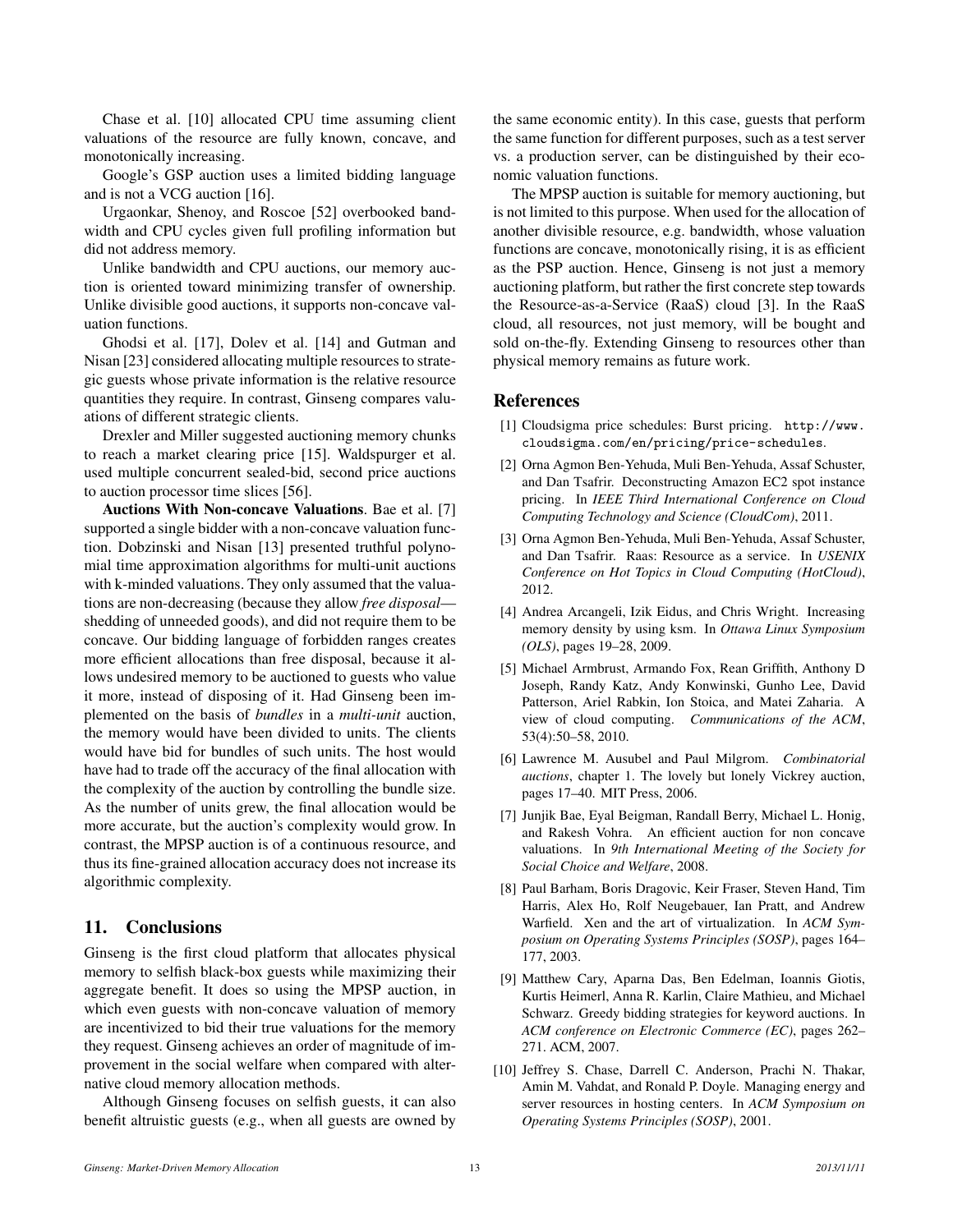- [11] Edward H. Clarke. Multipart pricing of public goods. *Public Choice*, 11(1):17–33, Sep 1971.
- [12] Greg D'Alesandre. Updated app engine pricing faq! Web site, June 2011. http://tinyurl.com/D-Alesandre.
- [13] Shahar Dobzinski and Noam Nisan. Mechanisms for multiunit auctions. *Journal of Artificial Intelligence Research*, 37:85–98, 2010.
- [14] Danny Dolev, Dror G. Feitelson, Joseph Y. Halpern, Raz Kupferman, and Nathan Linial. No justified complaints: on fair sharing of multiple resources. In *Innovations in Theoretical Computer Science Conference (ITCS)*, pages 68–75. ACM, 2012.
- [15] K. Eric Drexler and Mark S. Miller. Incentive engineering for computational resource management. In B.A. Huberman, editor, *The ecology of computation*, pages 231–266. Elsevier Science Publishers, North-Holland, Ansterdam, 1988.
- [16] Benjamin Edelman, Michael Ostrovsky, and Michael Schwarz. Internet advertising and the generalized secondprice auction: Selling billions of dollars worth of keywords. *American Economic Review*, 97(1):242–259, March 2007.
- [17] Ali Ghodsi, Matei Zaharia, Benjamin Hindman, Andy Konwinski, Scott Shenker, and Ion Stoica. Dominant resource fairness: Fair allocation of multiple resource types. In *USENIX Symposium on Networked Systems Design & Implementation (NSDI)*, 2011.
- [18] Zhenhuan Gong, Xiaohui Gu, and John Wilkes. Press: Predictive elastic resource scaling for cloud systems. In *International Conference on Network and Service Management (CNSM)*, pages 9–16. IEEE, 2010.
- [19] Abel Gordon, Michael Hines, Dilma Da Silva, Muli Ben-Yehuda, Marcio Silva, and Gabriel Lizarraga. Ginkgo: Automated, application-driven memory overcommitment for cloud computing. In *Runtime Environments/Systems, Layering, and Virtualized Environments (ASPLOS RESoLVE) workshop*, 2011.
- [20] Theodore Groves. Incentives in teams. *Econometrica*, 41(4):617–631, Jul 1973.
- [21] Chris Grzegorczyk, Sunil Soman, Chandra Krintz, and Rich Wolski. Isla vista heap sizing: Using feedback to avoid paging. In *In Proceedings of the International Symposium on Code Generation and Optimization (CGO*, pages 325–340, 2007.
- [22] Diwaker Gupta, Sangmin Lee, Michael Vrable, Stefan Savage, Alex C. Snoeren, George Varghese, Geoffrey M. Voelker, and Amin Vahdat. Difference engine: harnessing memory redundancy in virtual machines. In *USENIX Symposium on Operating Systems Design & Implementation (OSDI)*, 2008.
- [23] Avital Gutman and Noam Nisan. Fair allocation without trade. In *International Conference on Autonomous Agents and Multiagent Systems (AAMAS)*, volume 2, pages 719–728, 2012.
- [24] John Hegeman. Facebook's ad auction. Talk at Ad Auctions Workshop, May 2010.
- [25] Jin Heo, Xiaoyun Zhu, Pradeep Padala, and Zhikui Wang. Memory overbooking and dynamic control of xen virtual ma-

chines in consolidated environments. In *IFIP/IEEE Symposium on Integrated Management (IM)*, 2009.

- [26] Matthew Hertz, Stephen Kane, Elizabeth Keudel, Tongxin Bai, Chen Ding, Xiaoming Gu, and Jonathan E. Bard. Waste not, want not: resource-based garbage collection in a shared environment. In *Proceedings of the international symposium on Memory management (ISMM)*, 2011.
- [27] Michael Hines, Abel Gordon, Marcio Silva, Dilma Da Silva, Kyung Dong Ryu, and Muli Ben-Yehuda. Applications know best: Performance-driven memory overcommit with ginkgo. In *CloudCom '11: 3rd IEEE International Conference on Cloud Computing Technology and Science*, 2011.
- [28] Ramesh Johari and John N. Tsitsiklis. Efficiency loss in a network resource allocation game. *Mathematics of Operations Research*, 29(3):407–435, 2004.
- [29] Stephen T. Jones, Andrea C. Arpaci-Dusseau, and Remzi H. Arpaci-Dusseau. Geiger: monitoring the buffer cache in a virtual machine environment. In *ACM Architectural Support for Programming Languages & Operating Systems (ASPLOS)*, pages 14–24, 2006.
- [30] Frank Kelly. Charging and rate control for elastic traffic. *European Transactions on Telecommunications*, 8:33–37, 1997.
- [31] Avi Kivity, Yaniv Kamay, Dor Laor, Uri Lublin, and Anthony Liguori. KVM: the Linux virtual machine monitor. In *Ottawa Linux Symposium (OLS)*, pages 225–230, 2007.
- [32] Aurel Lazar and Nemo Semret. Design and analysis of the progressive second price auction for network bandwidth sharing. *Telecommunication Systems - Special issue on Network Economics*, page http://comet.columbi, 1999.
- [33] Moshe Levy and Sorin Solomon. New evidence for the powerlaw distribution of wealth. *Physica A*, 242:90–94, 1997.
- [34] Adam G. Litke. Memory overcommitment manager. website, 2011. https://github.com/aglitke/mom.
- [35] Brendan Lucier, Renato Paes Leme, and Eva Tardos. On revenue in the generalized second price auction. In *International World Wide Web Conference (WWW)*, 2012.
- [36] Dan Magenheimer. Memory overcommit... without the commitment. In *Xen Summit*. USENIX association, June 2008.
- [37] Patrick Maillé and Bruno Tuffin. Multi-bid auctions for bandwidth allocation in communication networks. In *IEEE INFO-COM*, 2004.
- [38] Patrick Maillé and Bruno Tuffin. Multi-bid versus progressive second price auctions in a stochastic environment. *Quality of Service in the Emerging Networking Panorama*, pages 318– 327, 2004.
- [39] Grzegorz Miłos, Derek G. Murray, Steven Hand, and ´ Michael A. Fetterman. Satori: Enlightened page sharing. In *USENIX Annual Technical Conference (ATC)*, 2009.
- [40] Kim Minchan. [PATCH v2] memcg: Add memory.pressure level events. http://tinyurl.com/ KimMinchan, February 2013.
- [41] Ripal Nathuji, Aman Kansal, and Alireza Ghaffarkhah. Qclouds: Managing performance interference effects for qosaware clouds. In *ACM SIGOPS European Conference on Computer Systems (EuroSys)*, 2010.